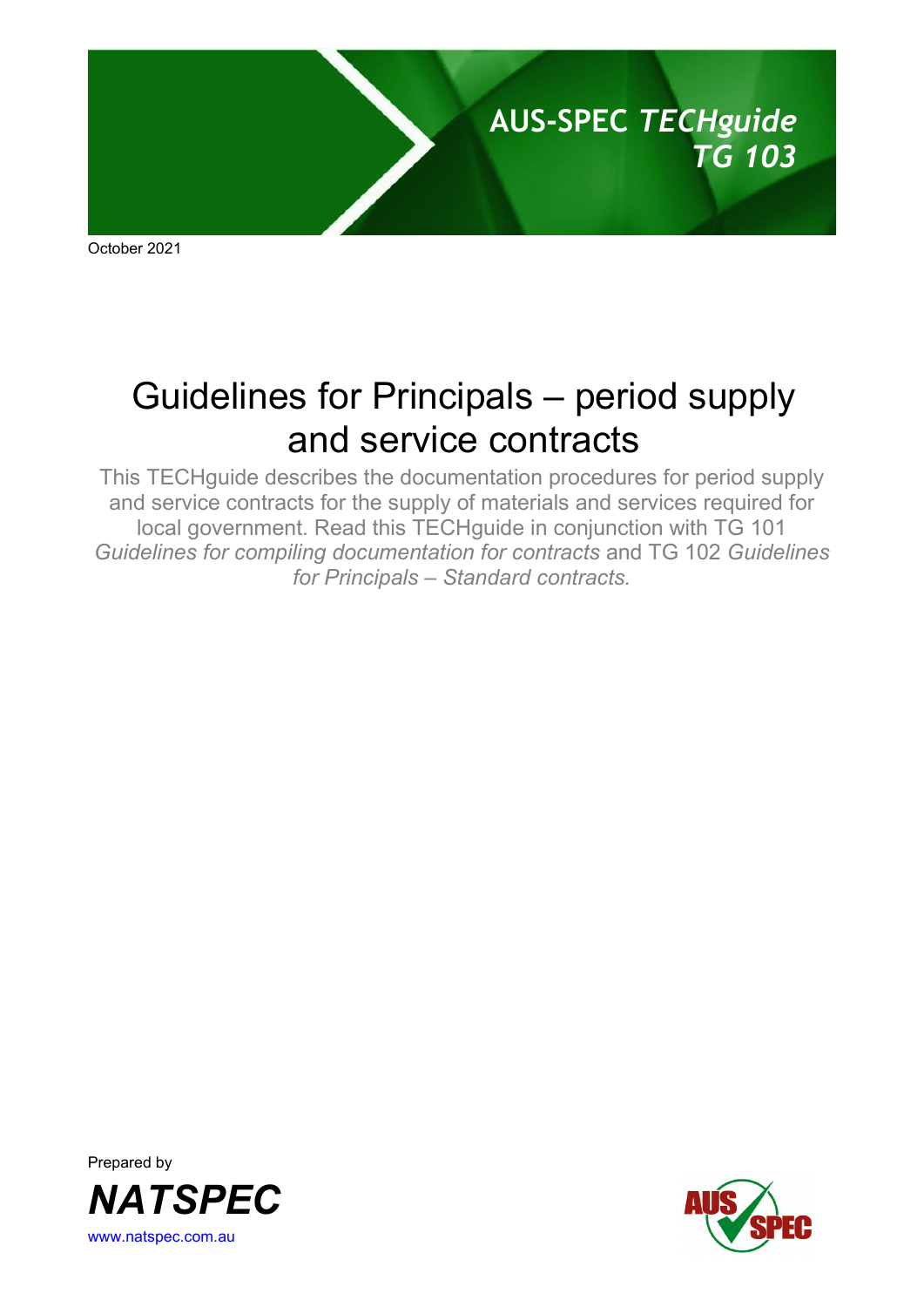## **AUS-SPEC TECHguide**

# **CONTENTS**

| 1              |      |  |
|----------------|------|--|
|                | 1.1  |  |
|                | 1.2  |  |
|                | 1.3  |  |
|                | 1.4  |  |
| $\overline{2}$ |      |  |
|                | 2.2  |  |
|                | 2.3  |  |
|                | 2.4  |  |
|                | 2.5  |  |
|                | 2.6  |  |
|                | 2.7  |  |
|                | 2.8  |  |
|                | 2.9  |  |
|                | 2.10 |  |
|                | 2.11 |  |
|                | 2.12 |  |
|                | 2.13 |  |
|                | 2.14 |  |
|                | 2.15 |  |
| 3              |      |  |
|                | 3.1  |  |
|                | 3.2  |  |
|                | 3.3  |  |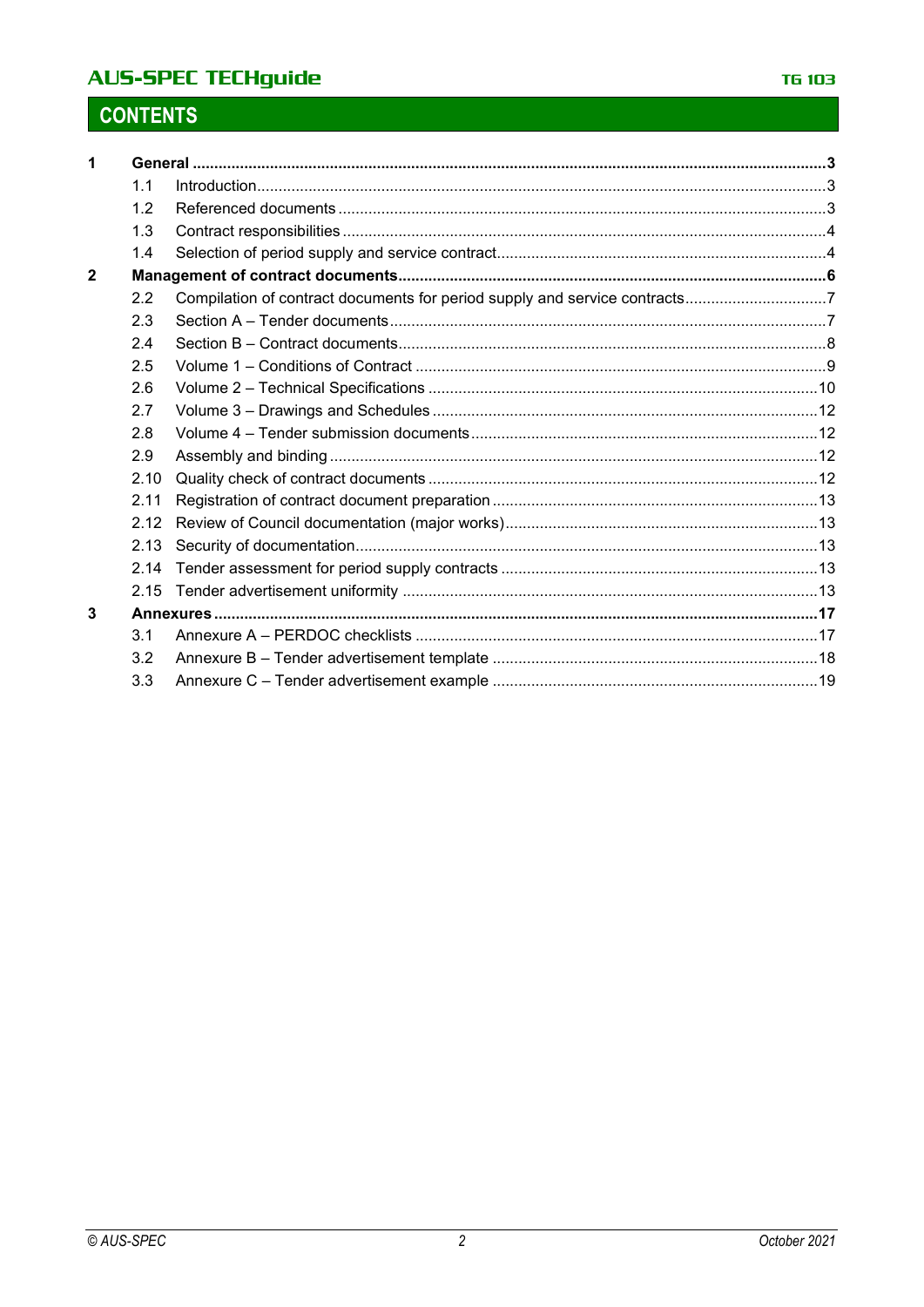### **1 GENERAL**

#### **1.1 Introduction**

This TECHguide addresses the preparation and management of comprehensive tender and contract documentation for period contracts for the supply of goods and services. Procedures and checklists are included for preparing quality, concise and consistent tendering and contract documentation. Australian and other national standards are incorporated by reference. However local statutory and regulatory requirements and project specific requirements will also need consideration.

This TECHquide also provides:

- A framework for works and services for period contracts that are intermittent upon the Principals request or in conformance with a schedule provided by the Principal.
- A procedure for the convenient and logical compilation of document parts and a process checklist proforma to assist Councils to prepare and compile the documents.
- A template for tender advertisements.
- Guidance for the preparation of period contracts for materials and services where specifications are not sourced from other AUS-SPEC specifications.

This TECHguide is complementary to AUS-SPEC TG 102 and AUS-SPEC worksections. References are made to these documents to avoid repetition. It is assumed that Council's staff will have ready access to the other documents when compiling *Period supply and service* contracts.

See NATSPEC GEN 019 for a summary of using AUS-SPEC for contract documentation. Refer to NATSPEC TECHnote GEN 005 *Specifications* for an overview of the importance, roles and forms of specifications and *TECHnote GEN 029 Design and specifications guidance in NATSPEC*.

#### **1.2 Referenced documents**

The following documents are incorporated into this TECHguide by reference:

#### **TECHguides**

*AUS-SPEC TG 101 Guidelines for compiling documentation for contracts AUS-SPEC TG 102 Guidelines for Principals* – *standard contracts AUS-SPEC TG 104 Guidelines for Principals – sample documents*

#### **Worksections**

- *0120 Pre-tendering contract preparation*
- *0122 Information for tenderers*
- *0123 Conditions of tendering*
- *0124 Tender submission documents*
- *0134 General requirements (Supply)*
- *0135 General requirements (Services)*
- *0136 General requirements (Construction)*
- *0147 Conditions of contract*
- *0152 Schedule of rates (Construction)*
- *0153 Schedules – period supply and service*
- *0161 Quality management (Construction)*
- *0162 Quality (Supply)*
- *0163 Quality (Delivery)*

#### **Australian standards**

| AS 2124-1992 | General conditions of contract                                |
|--------------|---------------------------------------------------------------|
| AS 2127-1992 | Form of formal instrument of agreement                        |
| AS 4000-1997 | General conditions of contract                                |
| AS 4120-1994 | Code of tendering                                             |
| AS 4905-2002 | Minor works contract conditions (Superintendent administered) |
| AS 4906-2002 | Minor works contract conditions (Principal administered)      |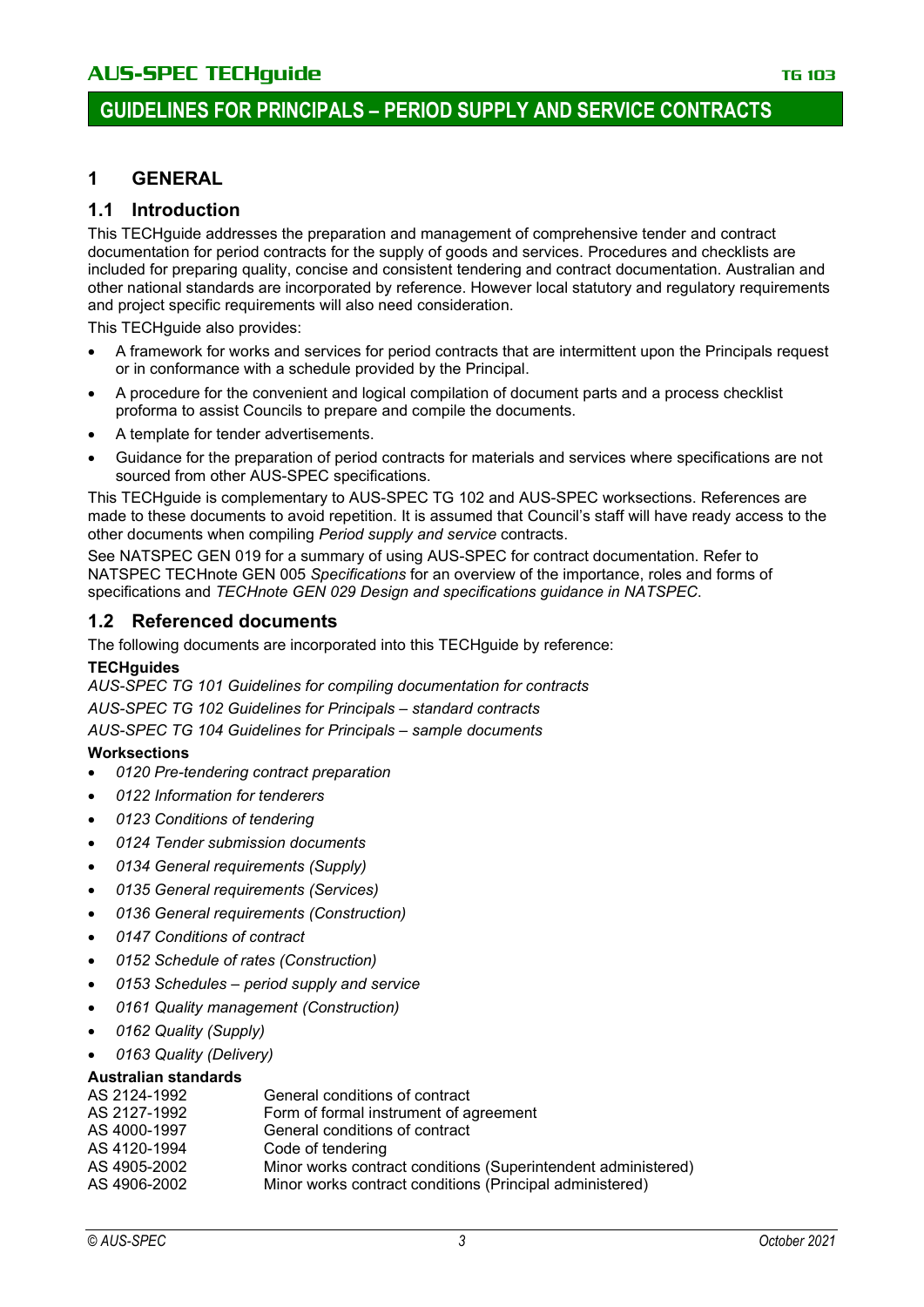| AS/NZS 4911:2003                              | General conditions of contract for the supply of equipment without installation     |
|-----------------------------------------------|-------------------------------------------------------------------------------------|
| AS 4912-2002                                  | General conditions of contract for the periodic supply of goods                     |
| AS/NZS ISO 9001:2016                          | Quality management systems - Requirements                                           |
| NCW4-2019                                     | General conditions of contract for construction                                     |
| NPWC3-1981                                    | National Public Works Contract - General conditions of contract                     |
| <b>Other publications</b><br><b>AUSTROADS</b> |                                                                                     |
| AGPD03-2014                                   | Guide to project delivery Part 3: Contract management                               |
| AP-C87-2015                                   | Austroads glossary of terms                                                         |
| AP-C96-2019                                   | National Prequalification System for Civil (Road and Bridge) Construction           |
| AP-R371-2010                                  | National prequalification system for civil (road and bridge) construction contracts |
| <b>IPWEA</b>                                  |                                                                                     |
| <b>IIMM-2020</b>                              | International Infrastructure Management Manual, 6 <sup>th</sup> edition             |
| <b>NATSPEC</b>                                |                                                                                     |
| NATSPEC GEN 05                                | <b>Specifications</b>                                                               |
| NATSPEC GEN 019                               | Using AUS-SPEC for contract documentation                                           |
| NATSPEC GEN 022                               | Using AUS-SPEC for asset delivery                                                   |
| NATSPEC GEN 029                               | Design and specification guidance text in NATSPEC                                   |
|                                               |                                                                                     |

#### **1.3 Contract responsibilities**

Many supply contracts can be a simple competitive quotation with the protection of a purchase order agreement and common law. Others will require a formal contract with general conditions of contract, technical specifications and quality assurance requirements.

The worksections required for *Period supply and service* contracts are as listed in the **Contract documentation volumes table** and need to focus on the more demanding formal contract documentation.

Assign clear roles and responsibilities to each person involved in managing the contract to AGPD03 clause 5.1.

The Principal will:

- Determine the appropriate complexity of the contract documents and how comprehensive the description of the required goods or services must be.
- Focus on the delivery logistics required and provide a simpler document for contract documentation where the Principal can be reasonably confident of the product or service quality. Under these circumstances the Principal may receive lower tender prices in response to the ease of quotation for the Provider. For example: Products produced in bulk for a general market (e.g. vehicle tyres) can simply be specified by an Australian Standard manufacturer or Producer Industry Standard (e.g. SPF 15 for 4 hour sunscreen lotion).
- Need to be aware of risk exposure under the contract. Under many circumstances, poor quality service or goods can significantly reduce the value of community assets such as roads, or public buildings and parks.

A comprehensive contract document prepared to AUS-SPEC guidelines is more likely to result in the following:

- All tenderers being aware of the requirements enabling fair and competitive pricing.
- Principal awareness of risk apportionment.

### **1.4 Selection of period supply and service contract**

#### **1.4.1 Contract types**

Period supply and service contracts (typically annual contracts) can be of several types. They differ as follows:

- Extent of service.
- Type of quality control.
- Period of contract.
- Method of payment.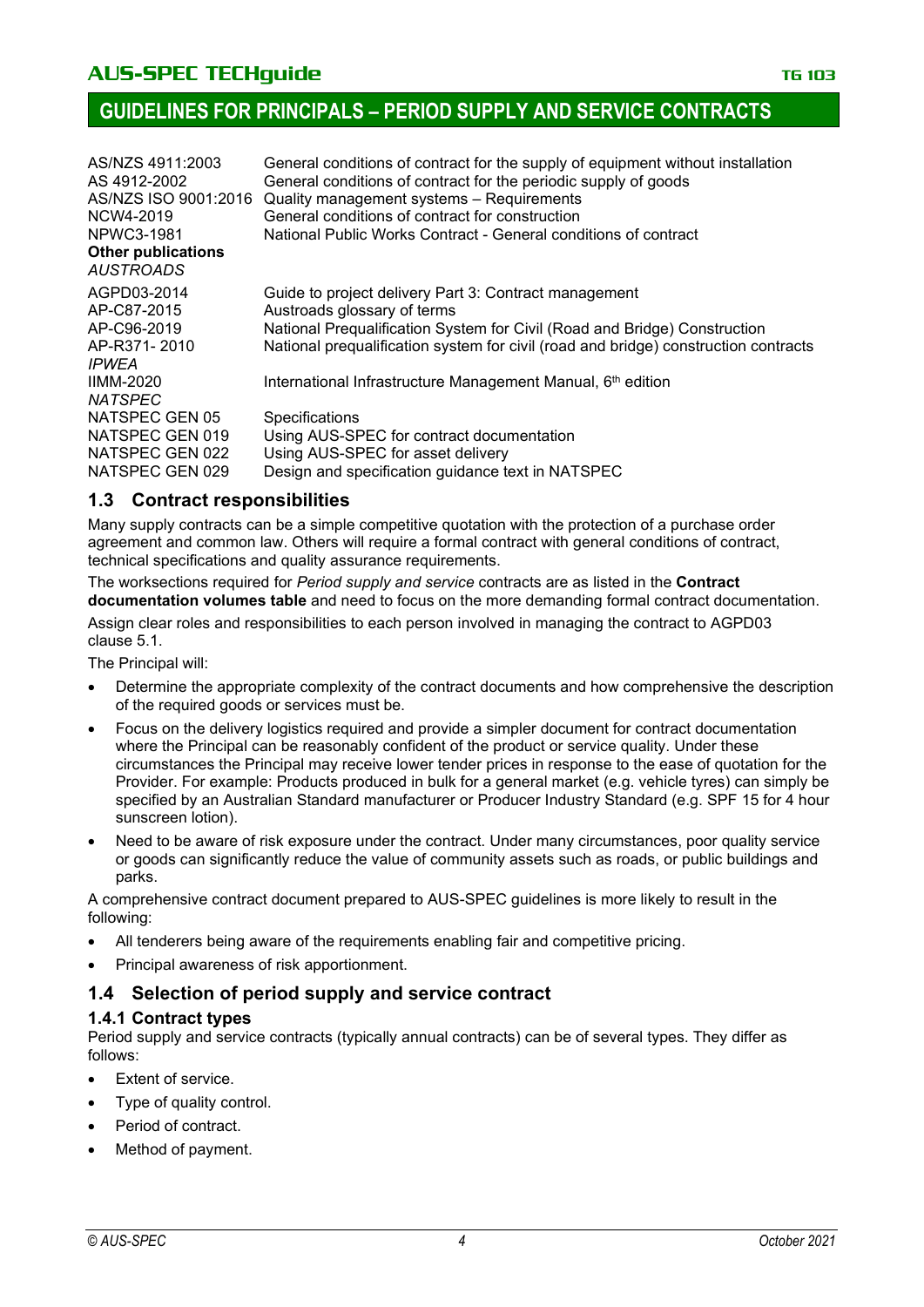#### **1.4.2 Extent of service**

The extent of service required by the contract is the provision of a service (e.g. weed spraying or debt recovery service) or any one of the three types of supply contracts set out below:

- **Supply Only**: The product/material is manufactured/prepared at a location convenient to the Contractor/Provider and made available for collection by the Principal. This is commonly termed ex-bin supply when bulk materials are involved.
- **Supply and Deliver**: The product/material is manufactured/prepared at a location convenient to the Contractor/Provider and then delivered to locations nominated by the Principal to a schedule acceptable to the Principal.
- **Supply, Deliver and Install/Lay/Place**: The product/material is manufactured/prepared at a location convenient to the Contractor/Provider, delivered to a nominated worksite and installed, laid, or placed by the Contractor as documented.

Describe the extent of service in the *0122 Information for tenderers* worksection and the appropriate worksections for construction or maintenance.

#### **1.4.3 Type of quality control**

Quality control can involve the following:

- Traditional quality control where the Council instigates sampling and testing and accordingly verifies conformance or otherwise with the contract. The cost of sampling and testing is borne by Council or charged to the Contractor.
- A Quality Management System with all sampling and testing provided by the Contractor.

Set out the quality management requirements in the appropriate worksections. For example the following worksections include the quality requirements:

- *TG 102 Guidelines for Principals – Standard contracts*.
- *0161 Quality management (Construction)*.
- *0162 Quality (Supply).*
- *0163 Quality (Delivery).*

#### **1.4.4 Period of contract**

The most common period of contract is 12 months. Identify the commencement date of the period of contract in the contract documents. It is commonly related to the date shown on the letter of contract acceptance dispatched by the Principal. There are contract conditions which apply to both Principal and Contractor for the nominated contract period. Provide an explanation of the period of contract in the *0122 Information for tenderers* and the relevant worksections. Enter the period of contract in the Annexures to the General conditions of contract.

#### **Flexibility**

Contracts can be flexible for any nominated period with a contract period extension which is subject to the agreement of both parties (e.g. 1 year plus 1 year extension). If this practice is adopted, make sure that both parties are aware of the terms for an extension and that a time frame is nominated within which the option must be exercised or will lapse. There is a requirement for probity under these circumstances to be fair to other potential Contractors.

#### **Variations**

There are a number of ways of addressing variations in the prices of labour, materials and transport during the contract period. In many circumstances, the appropriate and simple solution is to clearly state that quoted prices and schedule rates are fixed for the period of the contract such that the Contractor bears the full risk of cost variation. In any case nominate the proposed mechanism for dealing with variations.

#### **Rise and fall**

If the contract price is not fixed nominate a clearly described and unambiguous rise and fall calculation method as applicable. Such clauses are commonly linked to industry price indexes which are published by third parties (e.g. Australian Bureau of Statistics (ABS)) at regular intervals.

#### **Damages**

Liquidated damages may often be irrelevant to period contracts but under some circumstances may be relevant. Address price variations and liquidated damages in the General conditions of contract and its **Annexures**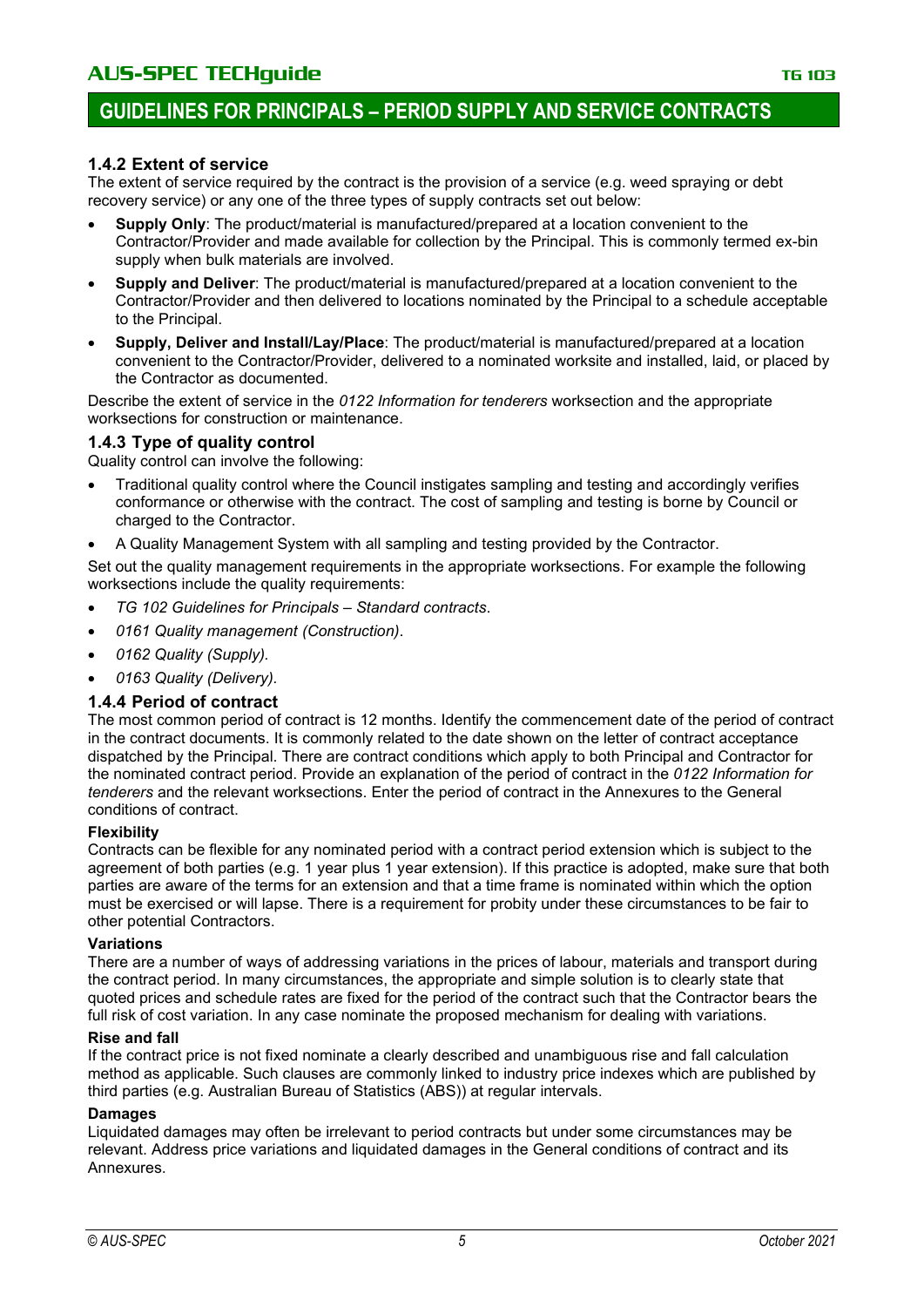#### **1.4.5 Method of payment**

The method of payment is important in any contract and for a period contract can be as follows:

- Monthly payment.
- A proportional payment at the commencement of the period of the contract to compensate the Contractor for initial establishment costs. The balance of payment will then be nominated by the Principal.
- Payment upon delivery and receipt of subsequent invoice.

Alternate forms of payment can be based on the following:

- Lump sum price expressed as a monthly contribution.
- Schedule of rates related to work completed within the previous month.
- A combination of both as long as it is clearly defined.

AUS-SPEC TG 101 and TG 102 define these terms.

### **2 MANAGEMENT OF CONTRACT DOCUMENTS**

Apply a management plan or policy that provides assurance that the compilation of contract documents is effective and efficient whether undertaken in-house or by external consultant services.

The management titles included below and in the following sections of the guidelines may vary from Council to Council due to differing management structures, however, there will be professional officers in each Council with one or more of the assigned responsibilities described. Some Councils may assign a Contracts Manager to oversee the process.

#### **Responsibilities table**

The responsibilities may be assigned as follows, for example:

| <b>Title</b>                                     | <b>Responsible to</b>             | <b>Responsible for</b>                                                                                                                                                                                                                                                                                                                                                                                                                     |
|--------------------------------------------------|-----------------------------------|--------------------------------------------------------------------------------------------------------------------------------------------------------------------------------------------------------------------------------------------------------------------------------------------------------------------------------------------------------------------------------------------------------------------------------------------|
| <b>Director of Technical Services</b><br>(Owner) | General Manager                   | Providing and maintaining effective infrastructure.                                                                                                                                                                                                                                                                                                                                                                                        |
| Manager-Assets (Owner)                           | Director of Technical<br>Services | Managing Council's infrastructure in conformance with standards and<br>a program provided.<br>Providing contract documentation adequate to realise the<br>commissioned supply or services in relation to an assigned timeframe<br>and budget.                                                                                                                                                                                              |
| Director of Corporate Services                   | General Manager                   | Provide effective and efficient administration services for Council's<br>operations.                                                                                                                                                                                                                                                                                                                                                       |
| Supply Manager                                   | Director of Corporate<br>Services | Effective administration of procurement practices for Council's<br>operations.<br>Security of all copies of the contract documents.<br>Avoidance of information release in advance of formal release of<br>Tender documents.<br>Securing of electronic copy of all documentation to Council's<br>archiving policy.<br>Certification of conformance with Contract documentation compilation<br>procedures policy as independently verified. |
| Purchasing Officer(s)                            | Supply Manager                    | Procurement operations to meet time and quality targets with<br>integrity.                                                                                                                                                                                                                                                                                                                                                                 |
| Product/Services Specifier                       |                                   | Appropriate officer charged with the task of developing/<br>reviewing/adopting the necessary documentation for Council's supply<br>contracts for goods and services.                                                                                                                                                                                                                                                                       |

The above assigned responsibilities are described for a typical Council management structure, equivalent officers and/or managers, dealing with Contracts for a range of Council activities (e.g. Library Services, Information Technology Services, Roadworks), should be recognised with equivalent responsibilities and possibly different position titles.

Refer to **Figure 2.1 Typical flow chart – Contract documentation for the period supply and service contract** for a typical sequence of activities and personnel involvement required for the full contract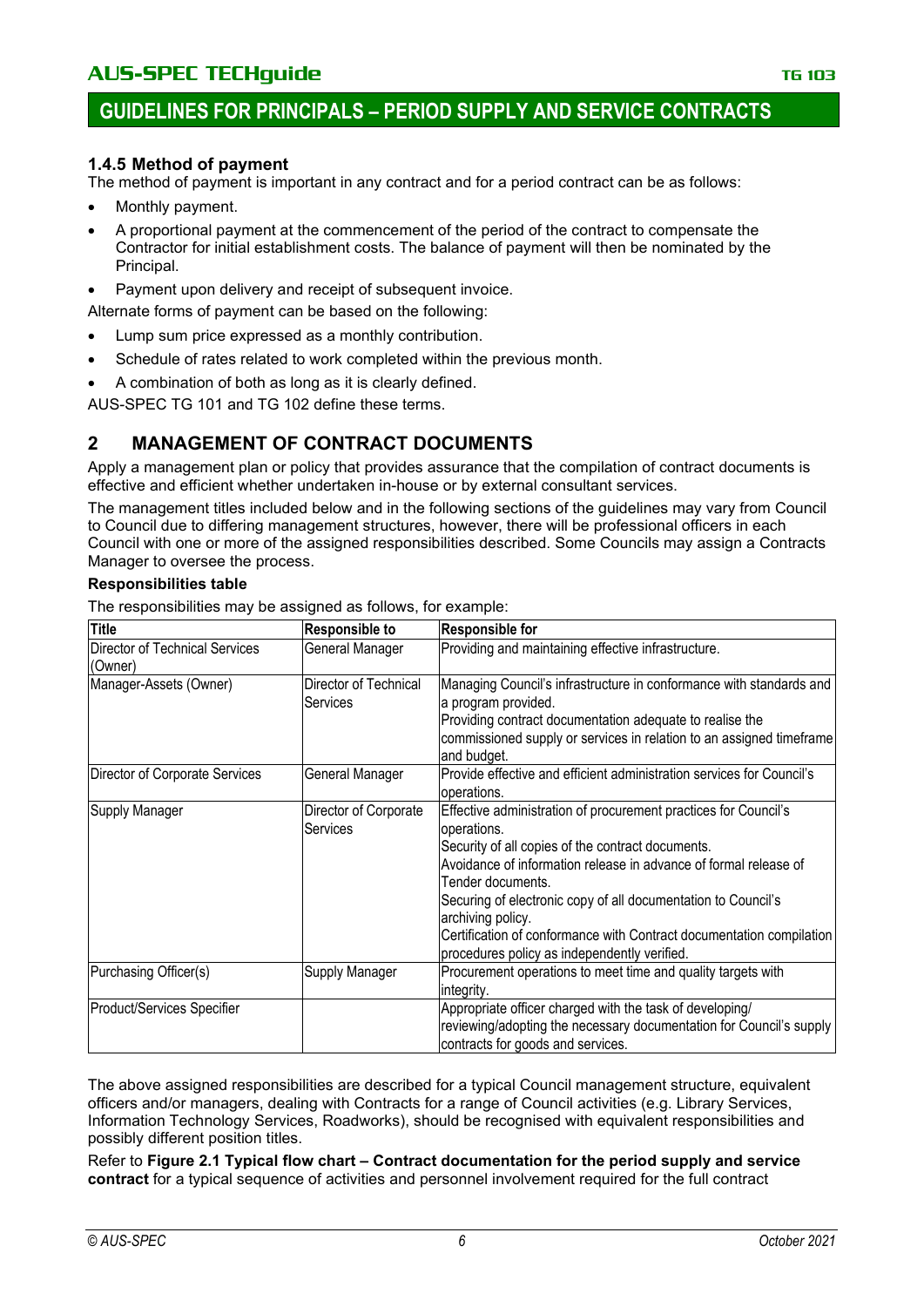### **GUIDELINES FOR PRINCIPALS – PERIOD SUPPLY AND SERVICE CONTRACTS**

document compilation, the processes that need to be addressed and the personnel that need to be identified as responsible for each process.

If a business unit or like entity of Council may consider submitting a tender for the works, isolate all personnel associated with that entity from the document preparation and approval processes. Ensure confidentiality and avoid early release of contract information to any Tenderer.



\* PERDOC PERIOD DOCUMENT CHECKLIST PARTS (see **Annexure A**)

CK1 Commissioning of Documentation.

CK2 Determination of Technical Requirements as defined in **Contract documentation volume table.**

CK3 Document Finalisation/Advertising Approval as in **Tender advertisement uniformity**.

**Figure 2.1 Typical flow chart - Contract documentation for period supply and service contracts** Note: This is a sample of the personnel involvement in the sequence of activities in an organisation.

# **2.1 Compilation of contract documents for period supply and service contracts**

Period supply and service contracts documentation is in two sections:

- **Section A – Tender documents**: Assemble *0122 Information for tenderers* and *0123 Conditions of tendering* separately.
- Section B Contract documents: Assemble contract documentation in 4 volumes as noted in the Contract documentation volumes table.

Responsibility: Make sure the documents are free of discrepancies and omissions. Refer to the [National Worksection Matrix](http://www.natspec.com.au/Documents/National%20worksection%20matrix.pdf) for the following:

- Tendering and contracts: See workgroup 01 *GENERAL.*
- Technical specifications of Site, Urban and open spaces, Buildings, Road reserve and Public utilities: See Workgroups (02 to 13).

### **2.2 Section A – Tender documents**

The following section applies to traditional paper-based methods of tendering. Similar principles apply for eTendering, but production techniques are adapted to suit the digital means of distribution. Detailed guidance, and in some instances, purpose-made software is provided by the developers and administrators of the eTendering system to assist users. See **eTendering** in AUS-SPEC TG 102.

If using *0120 Pre-tendering contract preparation,* include the following: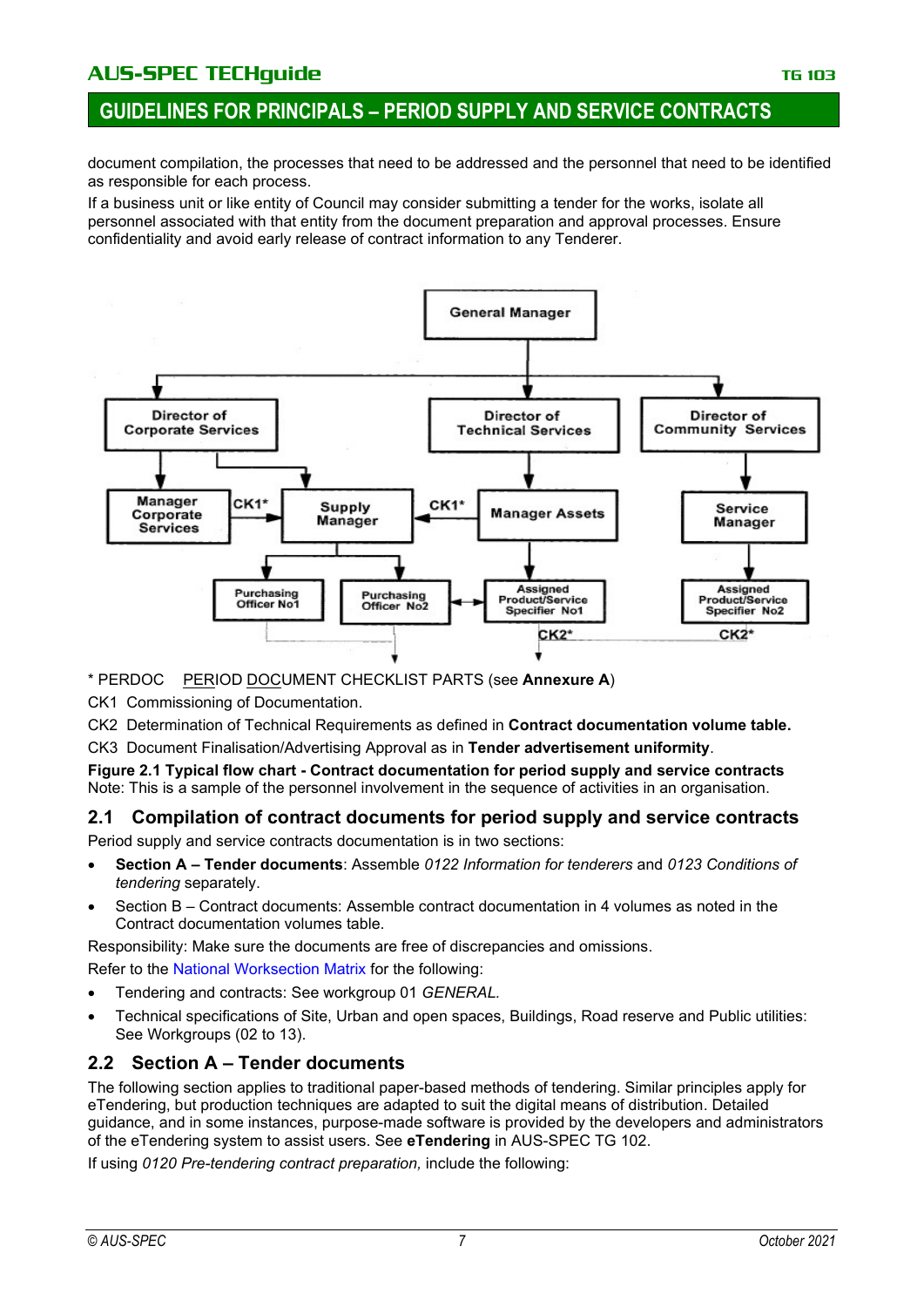### **GUIDELINES FOR PRINCIPALS – PERIOD SUPPLY AND SERVICE CONTRACTS**

#### **0120 Pre-tendering contract preparation**

Refer to *0120 Pre-tendering contract preparation* which provides a framework for the development of request for tender documents based on AUS-SPEC worksections. It includes a cover page and sets out the documents required for Part A Tender information and Part B Contract documentation volumes.

TG 104 includes sample contracts and provides guidance for completing the tender documentation in the following worksections.

#### **0122 Information for tenderers**

Provide a brief project description consistent with the complete scope and description of the works given in the Technical specifications. Provide all relevant information for evaluating the requirements and risks in the project.

Issue the *0122 Information for tenderers* as a separate introductory document. This will enable the prospective tenderer to determine whether the scope and type of works in the proposed contract is within the tenderers capability.

#### **0123 Conditions of tendering**

Complete *0123 Conditions of tendering* worksection to align with *0122 Information for tenderers* including:

- Tendering method to AS 4120 or the code of tendering for the construction industry in the relevant State or Territory.
- Prequalification requirements.
- Site inspection and briefing meeting.
- Closing date and place for tender lodgment.
- Councils contact person for enquiries.

Austroads research report AP-R371/10 *National prequalification system for civil (road and bridge) construction contracts* introduces a uniform set of road and bridge construction prequalification categories along with a set of financial levels to provide greater certainty and consistency for the civil construction industry. AP-C96 provides a national prequalification system to create a harmonised framework for roadworks and bridgeworks construction contacts.

#### **2.3 Section B – Contract documents**

#### **Contract documentation volumes table – CK2**

| <b>Contract volumes</b>                         | Include the following AUS-SPEC                | <b>Notes</b>                                                                                                                                                                                                                                                                                    |
|-------------------------------------------------|-----------------------------------------------|-------------------------------------------------------------------------------------------------------------------------------------------------------------------------------------------------------------------------------------------------------------------------------------------------|
|                                                 | worksections and related documents            |                                                                                                                                                                                                                                                                                                 |
| Volume 1<br>CONDITIONS OF CONTRACT              | 0147 Conditions of contract                   | This worksection outlines the general conditions of<br>contract AS 2124, the annexures to the contract and<br>the special conditions of contract.<br>The General conditions of contract (e.g. AS 2124) is<br>included in the contract documents by reference in<br>0147 Conditions of contract. |
|                                                 | Annexure to General conditions of<br>contract | Pre-printed forms of Annexure Part A and B for<br>standard contracts are available from SAI Global.                                                                                                                                                                                             |
|                                                 | Special conditions of contract                |                                                                                                                                                                                                                                                                                                 |
| Volume <sub>2</sub><br>TECHNICAL SPECIFICATIONS | <b>General requirements</b>                   | Select the worksection based on the appropriate<br>general requirements for the project:                                                                                                                                                                                                        |
|                                                 | 0134 General requirements (Supply)            | This worksection is applicable to the general<br>requirements for a supply contract and includes the<br>supply of labor, materials and plant to carry out the<br>works.                                                                                                                         |
|                                                 | 0135 General requirements (Service)           | This worksection is applicable to the general<br>requirements for a supply and service contract. The<br>work under this contract comprises of supply of<br>labour, materials and equipment necessary to carry<br>out the services specified.                                                    |
|                                                 | 0136 General requirements<br>(Construction)   | This worksection is applicable to the site<br>requirements of the Principal for construction<br>projects. It includes a description of the project,<br>specific requirements, work not in the contract, site                                                                                    |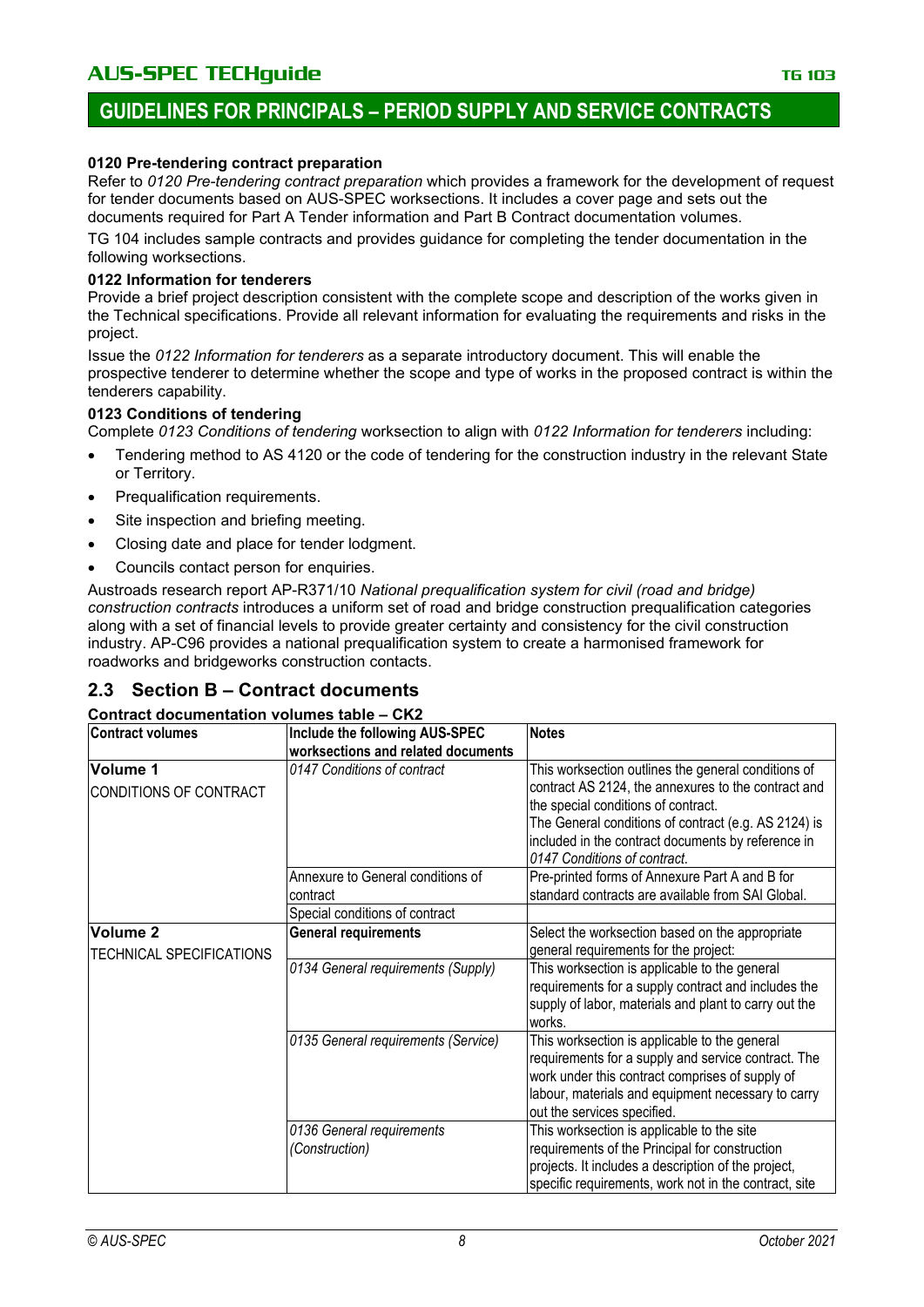| <b>Contract volumes</b>       | Include the following AUS-SPEC                                                                | <b>Notes</b>                                                                        |  |
|-------------------------------|-----------------------------------------------------------------------------------------------|-------------------------------------------------------------------------------------|--|
|                               | worksections and related documents                                                            |                                                                                     |  |
|                               |                                                                                               | investigations, signage, survey control, environmental                              |  |
|                               |                                                                                               | planning, noise and vibration controls, utilities and                               |  |
|                               |                                                                                               | authorities and site facilities.                                                    |  |
|                               | Quality system or Quality control                                                             | Select appropriate worksections based on the quality                                |  |
|                               | requirements                                                                                  | management system for the project:                                                  |  |
|                               | 0161 Quality management (Construction)                                                        | For integrated management system: 0161 Quality                                      |  |
|                               | or 0167 Integrated management.                                                                | management (Construction) and 0167 Integrated<br>management.                        |  |
|                               | 0162 Quality (Supply)                                                                         | 0162 Quality (Supply) is applicable to the quality                                  |  |
|                               |                                                                                               | requirements for delivery documentation of a quality                                |  |
|                               |                                                                                               | assured product where the Producer has third party                                  |  |
|                               |                                                                                               | certification of an implemented quality system                                      |  |
|                               |                                                                                               | complying with AS/NZS ISO 9001.                                                     |  |
|                               | 0163 Quality (Delivery)                                                                       | 0163 Quality (Delivery) is applicable to the quality                                |  |
|                               |                                                                                               | requirements for delivery of products for acceptance                                |  |
|                               |                                                                                               | by the Principal in accordance with                                                 |  |
|                               |                                                                                               | AS/NZS ISO 9001.                                                                    |  |
|                               | <b>Specific requirements</b><br>Other worksections                                            | Select other worksections as required. Refer to the<br>National worksection matrix. |  |
|                               |                                                                                               | Construction services: Workgroups 2, 3, 11 and 13.                                  |  |
|                               |                                                                                               | Maintenance services: Workgroups 14 to 18.                                          |  |
|                               | Checklist:0126 Period supply and service                                                      | This worksection consists of checklist and form                                     |  |
|                               | checklists                                                                                    | provided in Annexures of this guide in MS Word                                      |  |
|                               |                                                                                               | format.                                                                             |  |
| Volume 3                      |                                                                                               |                                                                                     |  |
| <b>DRAWINGS AND SCHEDULES</b> | Schedules of products and/or services<br><b>Estimated Quantities</b><br><b>Delivery Sites</b> | Separate compilation not covered by this guide.                                     |  |
|                               | <b>Delivery Timetables</b>                                                                    |                                                                                     |  |
|                               | Annual Program of Works                                                                       |                                                                                     |  |
|                               | Maps / drawings                                                                               |                                                                                     |  |
| Volume 4                      | 0124 Tender submission documents                                                              | This worksection outlines the tender submission                                     |  |
|                               |                                                                                               | documents required for the contract such as:                                        |  |
|                               |                                                                                               | • Tender forms                                                                      |  |
|                               |                                                                                               | • Schedule of rates or Bill of quantities                                           |  |
|                               |                                                                                               | • Tenderer's particulars                                                            |  |
|                               |                                                                                               | · Declarations.                                                                     |  |
|                               |                                                                                               | • Separate compilation not covered by this guide.                                   |  |

### **2.4 Volume 1 – Conditions of Contract**

#### **2.4.1 Alternatives for minor works**

AUS-SPEC cites AS 2124 or AS 4000 as the main *General conditions of contract* for use in construction contracts. These standards are also suitable for many supply contracts.

AS 4905 and AS 4906 may be more suitable for the supply/supply and delivery of some products or materials.

Use AS/NZS 4911 for supply of equipment and/or use AS 4912 for period supply of goods.

#### **2.4.2 General conditions of contract**

Council may adopt any *General conditions of contract*, (AS 2124, AS 4000, AS 4905 and AS 4906, AS/NZS 4911, AS 4912, NCW4, NPWC3) considered appropriate for its operations generally or for specific supply contracts and evaluated as compatible with other contract documents and administrative forms provided with the appropriate AUS-SPEC worksections.

Hard copy of the *General Conditions of Contract* is not necessarily bound into the contract documents. However, the Tenderer must have ready access to a copy and should be familiar with the contents. Make a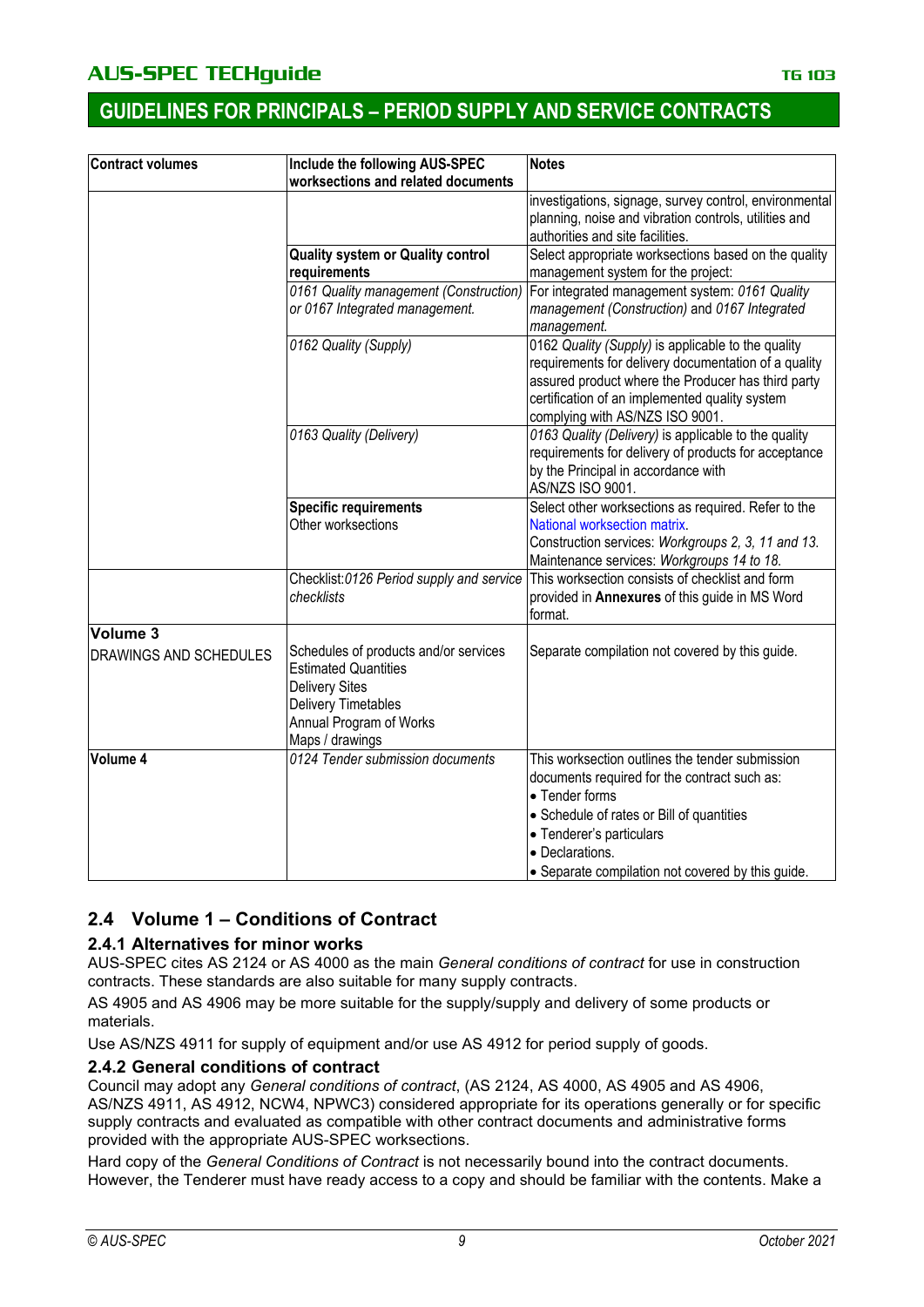### **GUIDELINES FOR PRINCIPALS – PERIOD SUPPLY AND SERVICE CONTRACTS**

copy available for perusal by the Tenderers. Deletions, amendments and additions are detailed in the **Annexures** to the *0147 Conditions of contract* worksection.

#### **2.4.3 Annexure to the General Conditions of Contract**

The entries in the **Annexure** to the *0147 Conditions of contract* require completion by the Principal, to provide information and requirements that are appropriate to the nature of the contract.

This action can be critical to the understanding between the parties and should not be routinely undertaken using default entries.

#### **2.4.4 Special conditions of contract**

The *Special Conditions of Contract* reference specific directives not encompassed by *0147 Conditions of contract*. They are contractual, legal, financial or industrial requirements arising from Council policy, geographical site, or project specific needs. There may not be a need for special conditions for many contracts.

The special requirements, as cited in this guide, should be executed under the 'General conditions of contract'. The special requirements act as an addendum, not as a substitute to the *0147 Conditions of Contract*. The Principal should make sure that the *Special Conditions of Contract* are fully compatible with the *General Conditions of Contract* or precedence should be clearly defined.

Special conditions must relate specifically to the product or service at hand and when combined with the *0147 Conditions of contract*, comprehensively describe the conditions under which the Contract is to be carried out.

Typical special conditions may relate to the following:

- Rise and fall of contract prices: Applicable to contracts that run over a significant period of time or contain elements subject to significant price variations.
- Fire hazard: If special precautions are necessary to prevent the risk of fire.
- Noise limitations for sensitive areas.
- Separable portions: A special condition may be required to define the order that separable portions are to be completed or any special provisions regarding the timing, the amount of security money, retention money or liquidated damages applicable to the separable parts.
- Alternative dispute resolution processes such as mediation and expert determination.
- Time constraints such as seasonal time constraints or time limitations imparted by other activities.
- Specific requirements relative to Work Health and Safety and/or Environmental Management.
- Child protection requirements for projects involving contact with Children (i.e., child care centre works).

### **2.5 Volume 2 – Technical Specifications**

Assemble technical specifications from the appropriate AUS-SPEC worksections detailed in the **Contracts volume documentation table**.

AUS-SPEC construction worksections are provided for both Quality Assured and Integrated Management systems Contracts. Select the quality management system specific for the contract and edit if required. AUS-SPEC also provides the technical specifications associated with most of Council's engineering activities. Other technical specifications, developed by Council or from other sources, may be included for activities not covered in AUS-SPEC construction worksections. The maximum lot sizes and minimum test frequencies are provided as an **ANNEXURE** in each worksection.

For example the following worksections include the contract requirements for supply and services:

*0120 Pre-tendering contract preparation* provides a MS Word template upon which materials and services supply contracts can be developed, both by using AUS-SPEC Construction worksections and also for materials and services not covered in AUS-SPEC Construction worksections. AUS-SPEC TG 104 includes the following sample documents:

- Sample Document 1 contains the contract documents and technical specifications required for a typical Sprayed Bituminous Surfacing period contract, utilising AUS-SPEC Construction worksections with appropriate editing.
- Sample Document 2 contains the compilation of tender documents for the construction of a road using eTendering.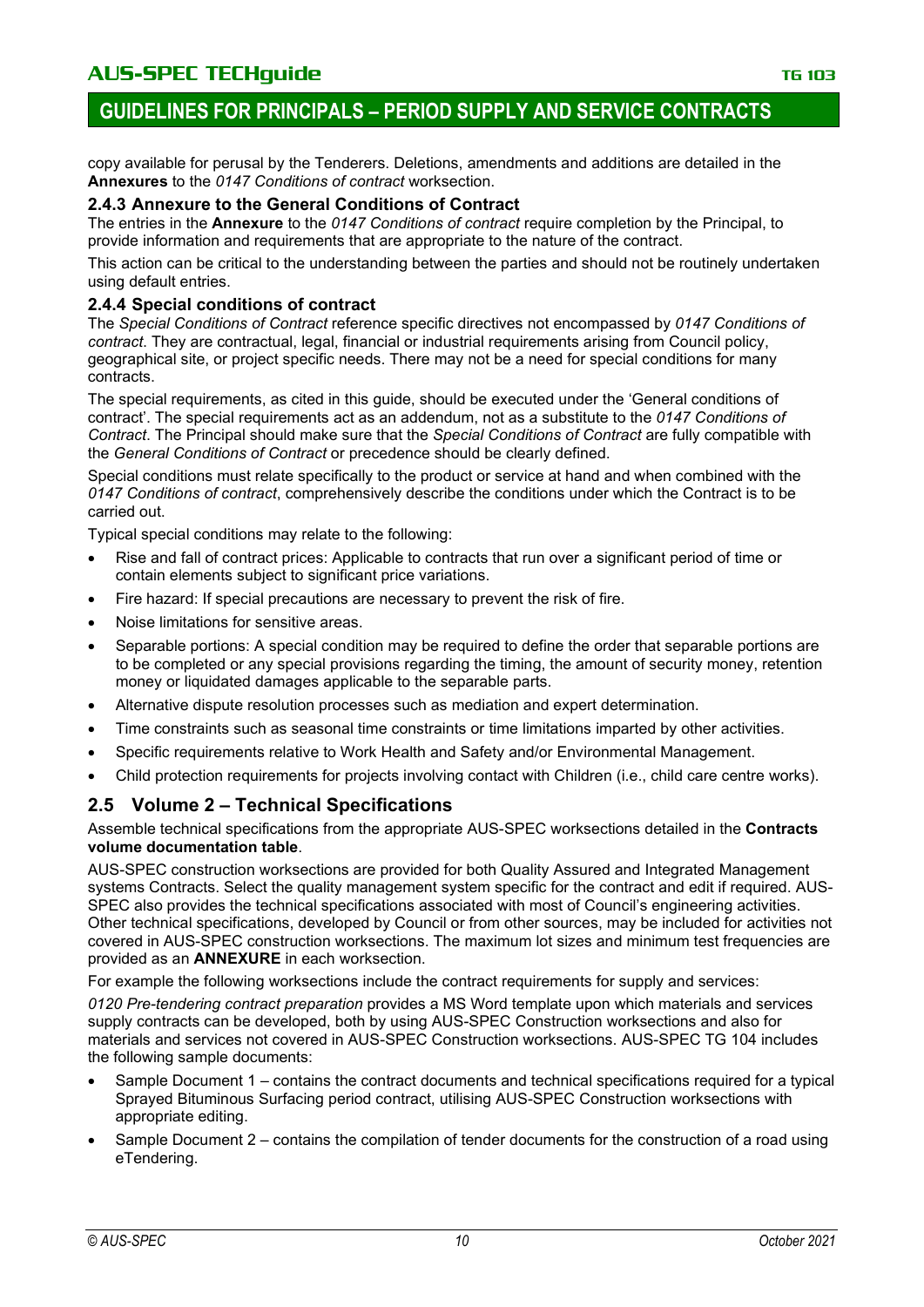### AUS-SPEC TECHguide **TECHGUIDE TECHGUIDE TELES IN THE 103**

• Sample Document 3 contains the contract documents and technical specifications required for External Building Surveillance, a non-engineering period service contract.

Editing of the technical specifications and in some cases completion of **Annexures** to the technical specifications will be necessary to suit the needs of a particular period supply contract.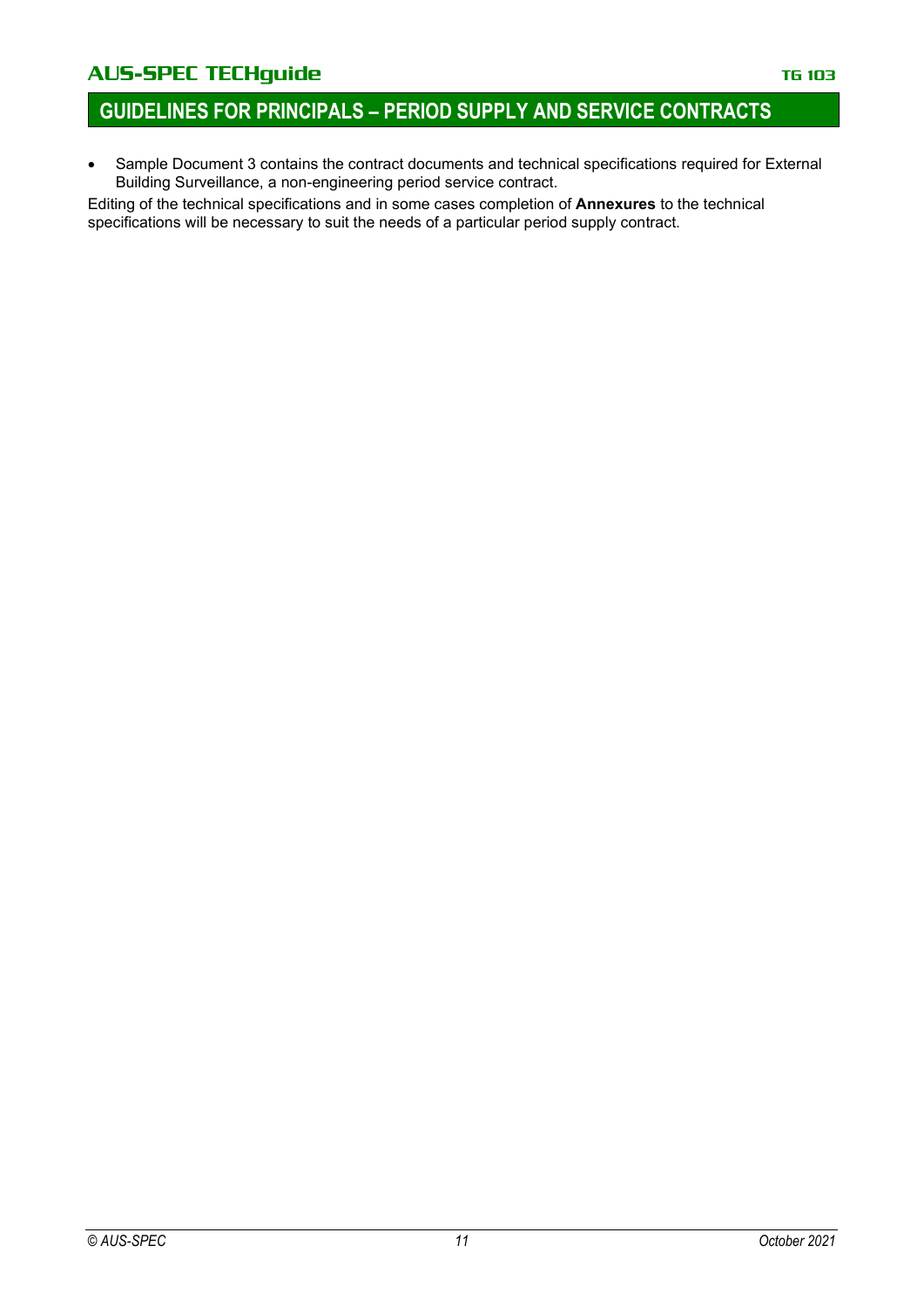### **2.6 Volume 3 – Drawings and Schedules**

Provide schedules quantifying the service or product, showing indicative quantities for each pay item in this section as a schedule of rates.

If the contract is a lump sum contract or part of the Works is to be paid on a lump sum basis, provide a bill of quantities in this section. If a bill of quantities is not appropriate, a precise description of what is included in the lump sum payment is essential. The precision of the definition provided will make sure tenders are validly compared and any variations subsequently claimed can be validated.

#### **2.7 Volume 4 – Tender submission documents**

Tender submission documents are compiled and bound with the contract documents or may be bound in a separate volume to facilitate submission of the tender.

For period contracts the *Schedule of Rates Contract* needs an indication as to the extent of work adequate to allow the Tenderer to estimate quantities.

*0124 Tender submission documents* include a series of forms and declarations which are required to be completed together with supporting information, requested by the Principal, demonstrating the Tenderer's ability to carry out the Works.

The Principal should:

- Consider including a tender submission requirement seeking advice from Tenderers as to the nature and quantity of key resources they plan to dedicate to the contract. Such information requested in a form specific to the nature of the contract would be helpful in evaluating the Tenderer's ability to complete the Works satisfactorily.
- Select the appropriate forms from *0124 Tender submission documents* and nominate the supporting information required for a particular contract. Additional forms appropriate specifically to supply contracts are also included in this worksection.
- Prepare a form, 'Nomination of Required Tender Submissions', to confirm the selection and require Tenderers to acknowledge the listing by signature. This process reduces the likelihood of technically informal tenders.

A Formal Instrument of Agreement will be signed by the Principal and the Contractor formally agreeing that a contract exists between the two parties to carry out the service or supply the products.

A standard form is included in *0124 Tender submission documents*; however, pre-printed pads of agreement forms AS 2127 are available from SAI Global. This form is often included with the tender submission documents for the information of Tenderer's. It is only signed at award of the contract. Its inclusion with the Tender Submission Documents is considered optional as it may confuse some tenderers.

### **2.8 Assembly and binding**

Assemble contract documentation in 4 volumes as noted in the **Contract documentation volumes table**. Make sure the documents are free of discrepancies and omissions.

Volumes: Bind volumes separately.

Exhibit copies: Spiral bind to fix editions for legal and contractual reasons.

Working copies: Assemble in ring binders.

Associated documents: Bind separately without volume status to indicate their exclusion from the formal contract documents.

### **2.9 Quality check of contract documents**

Complete PERDOC (**Annexure A** of this guide provides a set of 3 checklists which when progressively completed and compiled provide a quality record for each period contract compilation).

With reference to the flow diagram, the duties of the Project/Service specifier are to review contract and specification compilations and provide a certification for the Director that contract documentation is as follows:

- Adequate for the scope and nature of the work.
- Expressed in plain English.
- Practical to 'deliver' the product or service required.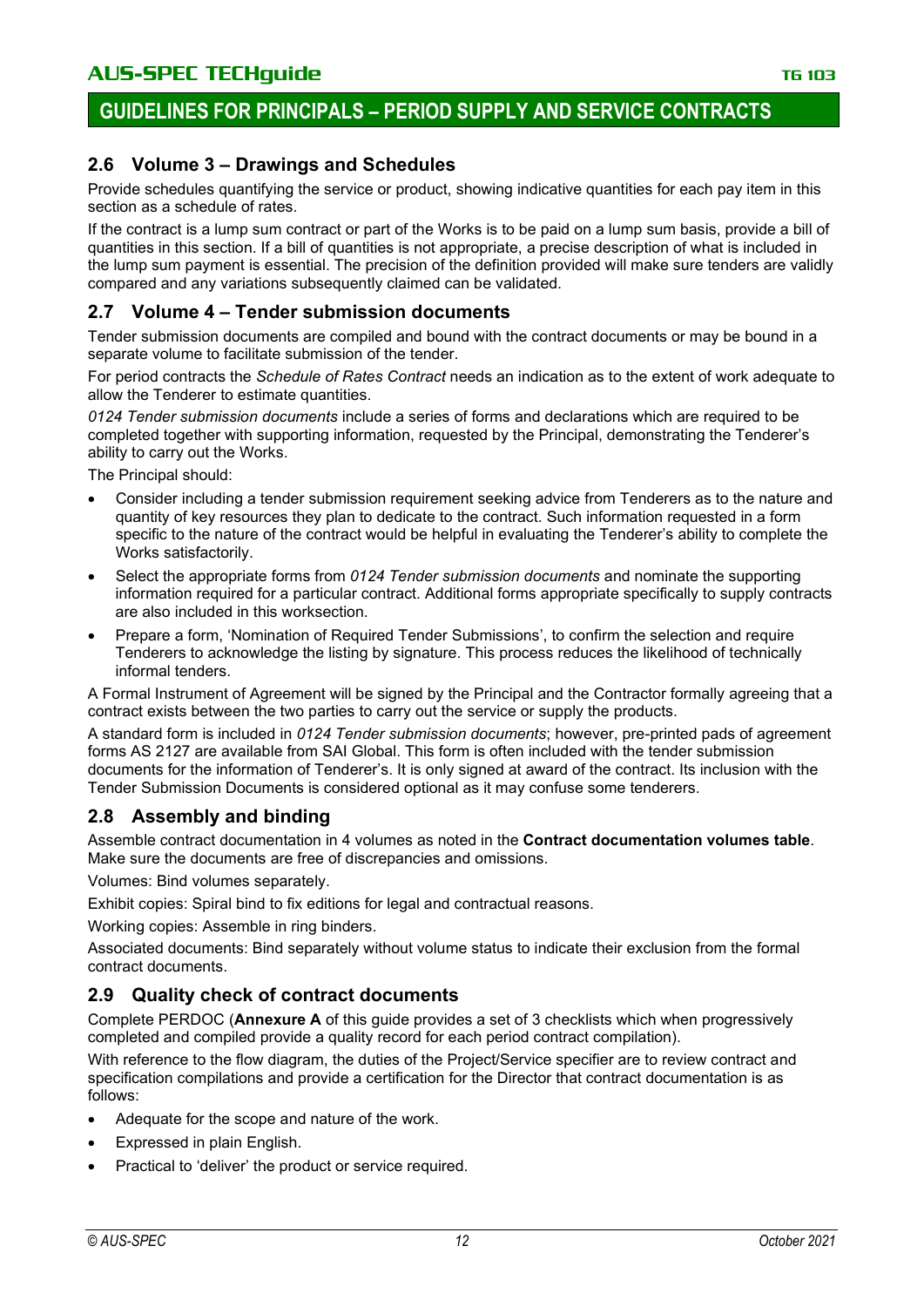Establish a hold point on advertising of tenders based on the prerequisite that a satisfactory PERDOC form for the contract documentation has been executed and a certification provided for the Director. Application for the release of this hold point shall be prepared by the Purchasing Officer. Release of the hold point will be by the authority of the appropriate Manager and/or Director for a specific contract in conformance with Council's policy for financial delegation.

### **2.10 Registration of contract document preparation**

The preparation of contract tender documents for a contract of estimated value exceeding \$50,000 will require the following:

- Approval by the Director.
- Registered with the General Manager.
- Assignment of a contract title and number to be utilised consistently throughout project management.

Cite the title and number when arranging access to up-to-date technical specification parts by application to the Manager-Assets and registering the project on the Council Contract Administration System. This contract threshold may vary with Council's financial delegations register.

### **2.11 Review of Council documentation (major works)**

The preparation of contract tender documents for a contract of estimated value exceeding \$150,000 will require the following:

- Completion of the PREPCHECK checklist (available in *0125 Standard contract checklists*) by a party independent of the compilation team.
- Certification by the Purchasing Officer that Council's procedures have been followed and that this has been verified by the independent check.
- Approval and authorisation by the Director and the General Manager.

It is suggested that a Tender Assessment/Evaluation Panel should be introduced to the documentation at this stage and allowed input as necessary. Evaluation criteria should also be determined at this stage.

### **2.12 Security of documentation**

The Contracts Manager and/or Supply Manager are responsible for the security of documentation as detailed in the **Responsibilities table.**

### **2.13 Tender assessment for period supply contracts**

Tender assessment and evaluation for 'Supply and Deliver' and 'Supply and Install' type contracts need to be on a valid comparative basis. If calculation of scheduled rates for the delivery component are involved, Councils need to identify the location of the work and accurately compute the comparative cost to Council for materials on-site. Delivery distances from point-of-supply will need to be assessed.

Similarly, for 'Supply Only' type contracts, the distance of haul from the point-of-supply to the likely location for deliveries will be a cost to Council for its own haulage resources. Suppliers need to be assessed based on the total cost to Council related to their proximity to current work.

Under some circumstances the consequential costs of delivery delays may be relevant. Accessibility for emergency supplies or supplies for materials variations may be matters for consideration in evaluating alternative tenderers.

### **2.14 Tender advertisement uniformity**

#### **2.14.1 Background**

An examination of the Local Government tenders advertised in newspapers over a 3 month period during development of this guide reveals that most of Council's supply contracts are for materials and services associated with road construction or maintenance.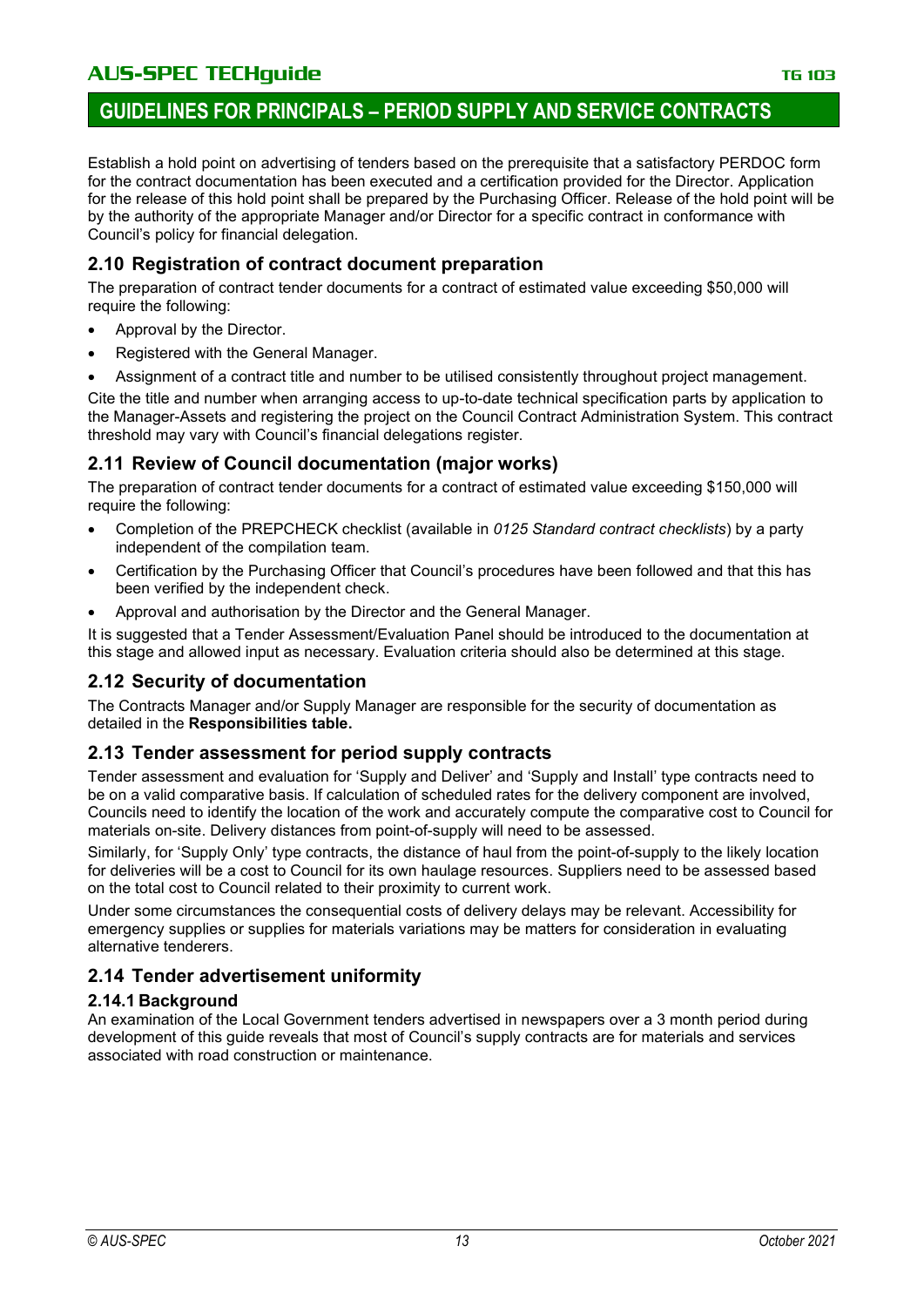### **GUIDELINES FOR PRINCIPALS – PERIOD SUPPLY AND SERVICE CONTRACTS**

The major materials and services contracts advertised were for:

SUPPLY/SUPPLY AND DELIVER:

Road materials: **Contract Contract Contract Contract Contract Contract Contract Contract Contract Contract Contract Contract Contract Contract Contract Contract Contract Contract Contract Contract Contract Contract Contrac** 

- Bituminous sealing aggregates
- Asphaltic concrete
- Cold-mix asphalt
- Bitumen emulsion
- Base and subbase material
- Sand and gravel
- Topsoil/landscaping materials/turf
- Ready-mixed concrete
- Concrete and FRC pipes
- Precast drainage products
- Gabions and mattresses

#### SUPPLY, DELIVER AND INSTALL/LAY/PLACE:

Road materials: Channels: Channels: Channels: Channels: Channels: Channels: Channels: Channels: Channels: Channels: Channels: Channels: Channels: Channels: Channels: Channels: Channels: Channels: Channels: Channels: Channe

- Sprayed bituminous sealing
- Asphaltic concrete
- Line marking
- Stabilisation of roads

SUPPLY OF SERVICES:

Road: Cheronic Control Control of the Control of the Control Control Control Other:

- Road plant hire
- Construction of concrete works
- Cartage of road materials
- Maintenance grading
- Pavement patching, crack sealing
- Milling and resheeting
- Bitumen enrichment
- Pavement testing
- 
- Fuels and lubricants
- Tyres, tubes and batteries
- Water supply chemicals
- Swimming pool liquid chlorine

- Turf
- Timber fencing

- Manage and disposal of waste
- Street sweeping
- Tree pruning / stump grinding
- Weed and pest control
- Maintenance of gardens and parks
- Cleaning Council premises
- Tyre repair

This list is by no means exhaustive, and the products under tender vary accordingly to the time of year the tenders were called.

In the advertisements examined, there was a range of descriptions given for the types of supply contracts and for the materials required in the contract. The terms used to describe the 'road making' products also varied considerably (e.g. aggregates, quarry products, road making materials, base materials). The terminology should create a reasonably accurate impression to make sure a Council attracts all prospective tenderers to participate in the tender process and thereby gain the advantage of price and quality.

#### **2.14.2 Recommendations**

It is distinctly advantageous for a degree of industry uniformity to be applied both to the content of advertisements for period contract tenders and to the descriptions of the products.

The NSW Local Government Practice Note 8 – *Code of Tendering for the Construction Industry* provides the minimum requirements for tender advertisements but does not offer any advice as to the structure or layout to promote uniformity within the tender advertisements.

This guide provides a template upon which advertisements can be prepared for the supply of any material or service that Councils may require. The advertisement template and a completed example are provided at the end of these guidelines as **Annexures B** and **C**.

Essentially, the advertisement template is in two parts: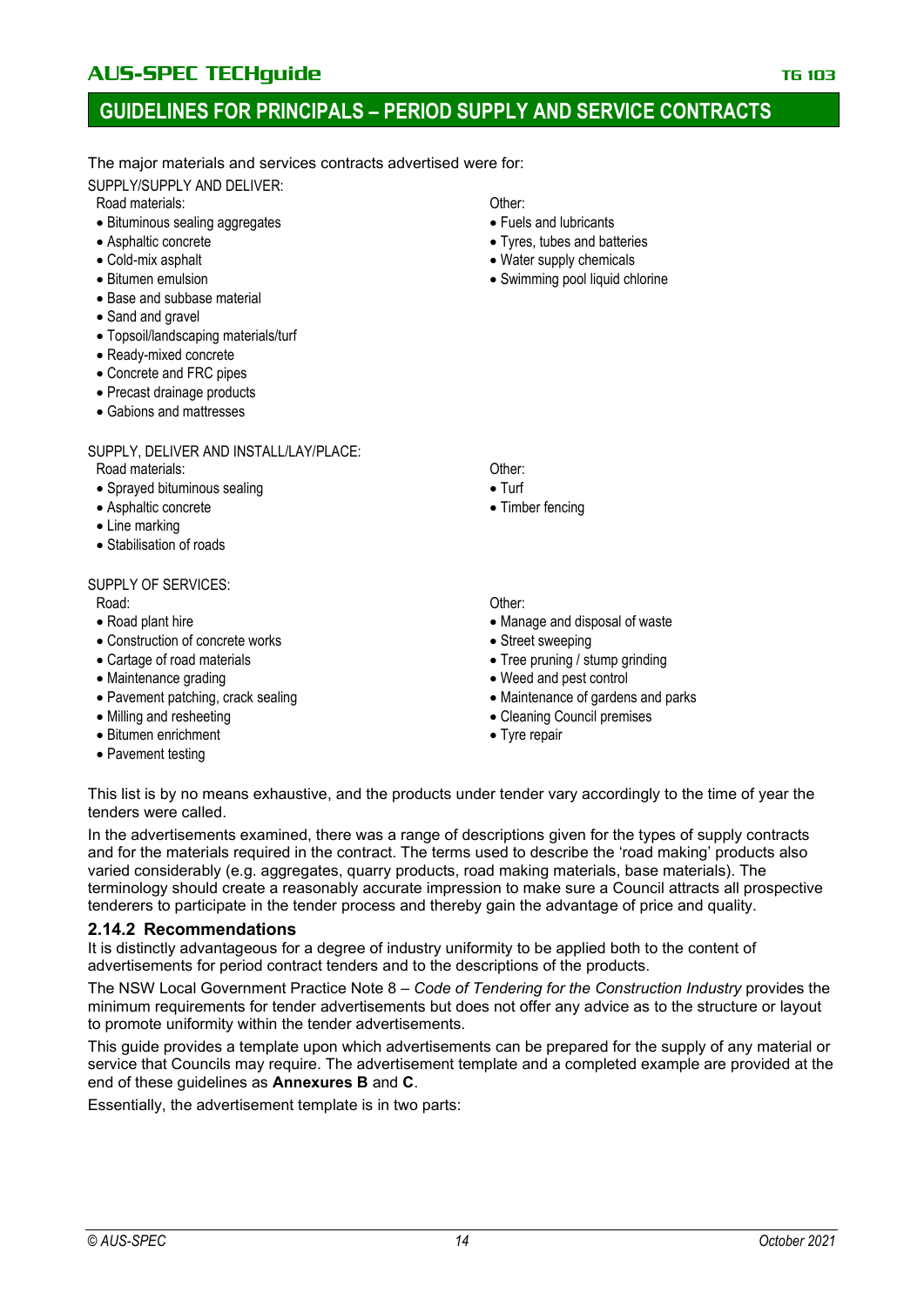#### **Contract requirements:**

- Tender/Contract number.
- Contract type:
	- . Supply.
	- . Supply and Deliver.
	- . Supply, Deliver and install/lay/place.
- Contract period.
- Payment basis.
- Material/Service description.
- Additional contract information (optional):
	- . Quantities.
	- . Delivery locations/times.

#### **Tender information**

- Where documents may be obtained.
- Cost of documents.
- Compliance with Construction Industry Codes.
- Lodgement requirements:
	- . Submit on Tender Forms.
	- . Clearly marked sealed envelope.
	- . Tender Box location.
	- . Tender closing date.
- Additional tender information (optional):
	- . Compulsory pre-tender meeting?
	- . Opening.
	- . Assessment.
	- . Lowest tender.
	- . Lobbying Councillors.
	- . Mailed tenders.
- Council's contact person.

It is recommended that Council consider citing that the tender documents are based on the AUS-SPEC documentation set.

Uniform terminology for the materials, in particular road construction materials, described in supply contracts is also desirable to remove uncertainty with Tenderers and to further promote uniform tender advertisements. Road construction materials may be categorised into base/subbase and surfacing materials, for flexible pavements, and subbase and base materials for rigid pavements.

The following list shows the AUS-SPEC preferred materials terminology for both pavement types together with the preferred terminology for bituminous surfacing types. This terminology conforms to AP-C87.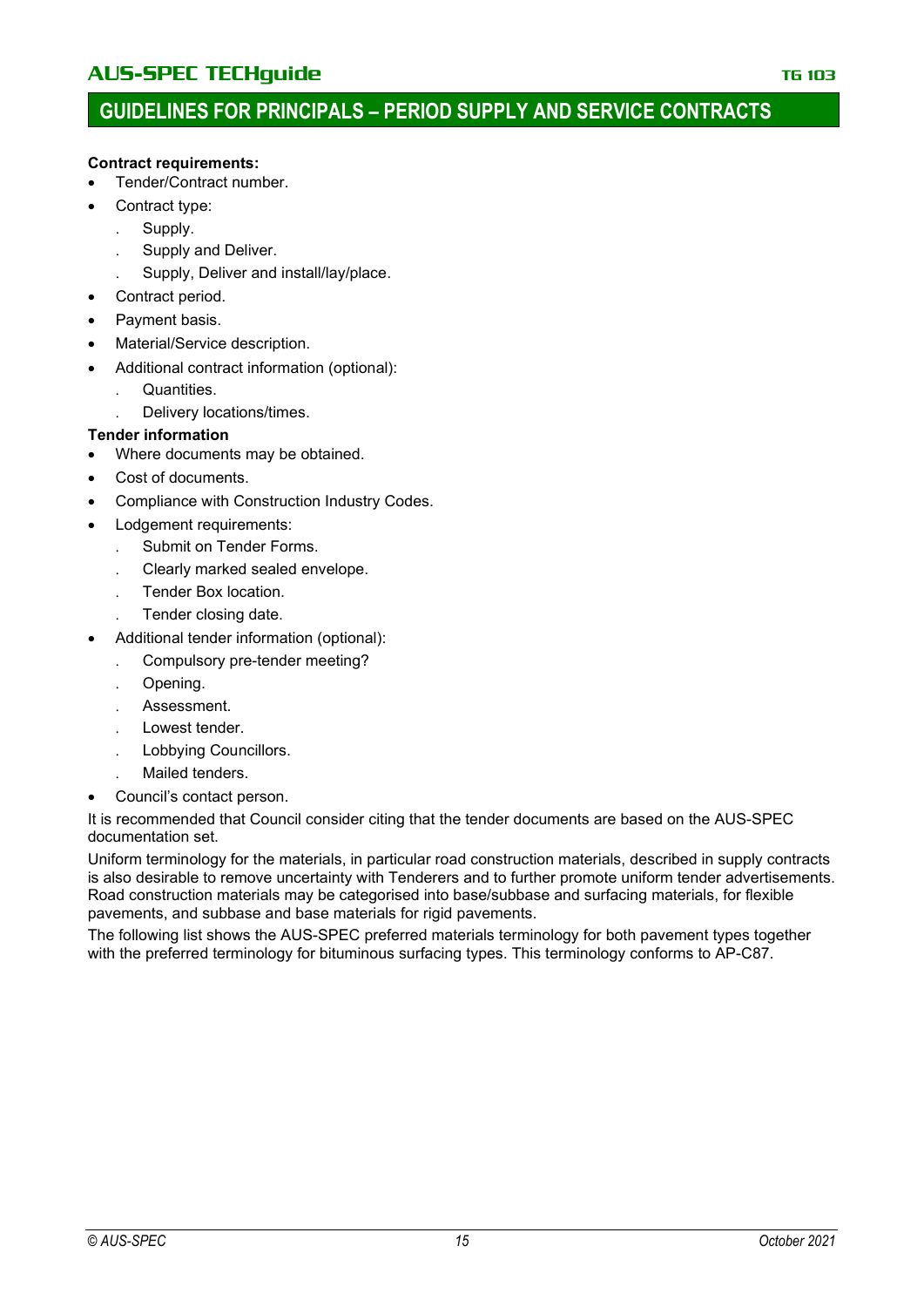Other similar texts should be referenced for materials terminology in particular industry sectors.

| <b>FLEXIBLE ROAD PAVEMENTS:</b>                       | <b>RIGID ROAD PAVEMENTS:</b>       |
|-------------------------------------------------------|------------------------------------|
| BASE/SUBBASE MATERIALS                                | <b>SUBBASE MATERIALS</b>           |
| Fine crushed rock                                     | Rolled concrete                    |
| Unbound crushed rock:                                 | Mass concrete                      |
| • Densely graded base                                 | <b>BASE MATERIALS</b>              |
| • Densely graded subbase                              | Plain concrete                     |
| • Graded Macadam base                                 | Steel fibre reinforced concrete    |
| • Graded Macadam subbase                              | Continuously reinforced concrete   |
| • Graded limestone subbase                            | Jointed reinforced concrete        |
| Unbound natural gravel:                               |                                    |
| • Natural gravel base                                 |                                    |
| • Natural gravel subbase                              |                                    |
| Bound crushed rock (stabilised)                       |                                    |
| Stabilisation (insitu)                                |                                    |
| <b>BITUMINOUS SURFACING MATERIALS:</b>                | <b>BITUMINOUS SURFACING TYPES:</b> |
| Aggregate for bituminous surfacing (Nominal size  mm) | Bituminous cold mix                |
| Aggregate precoating agent                            | Bituminous slurry surfacing        |
| Bitumen adhesion agent                                | Sprayed bituminous surfacing       |
| Bitumen emulsion                                      | Asphaltic concrete:                |
| Cutback bitumen                                       | • Dense grade                      |
| Bitumen binder:                                       | • Open grade                       |
| • Scrap rubber modified                               | Reclaimed asphalt pavement (RAP)   |
| · Polymer modified                                    |                                    |
| Flux oil                                              |                                    |
| Cutter oil                                            |                                    |

### **2.15 Implementation of documentation**

#### **Genera**l

TECHnote GEN 019 provides guidance on using AUS-SPEC for contract documentation and TECHnotes GEN 022 provides guidance on using AUS-SPEC for asset delivery.

#### **Case studies**

TECHguide TG 104 includes three sample documents to demonstrate tendering and contract documentation for different types of projects using the AUS-SPEC specification system. The sample documents included are for supply, delivery and placement of sprayed bituminous surfacing, construction of a road and external surveillance services.

IIMM Case study 4.5.5a Contract scoping and packaging, demonstrates an example of contract scoping and documentation of a major construction project by Liverpool City Council implementing the AUS-SPEC contract documentation system.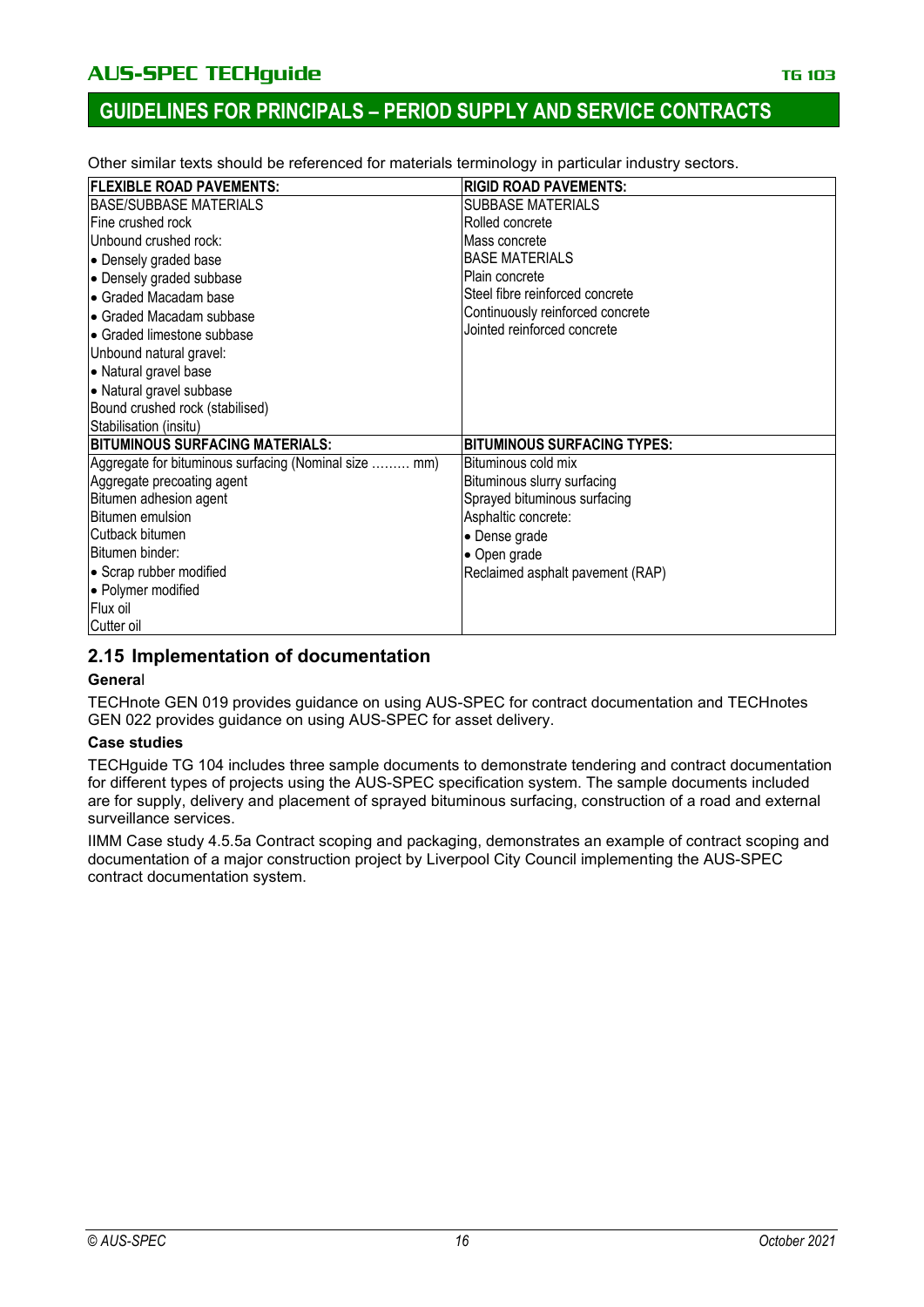### AUS-SPEC TECHguide **TECHGUIDE TECHGUIDE TELES IN THE 103**

# **GUIDELINES FOR PRINCIPALS – PERIOD SUPPLY AND SERVICE CONTRACTS**

### **3 ANNEXURES**

The Annexures A, B and C are available in word format in *0126 Tender forms – period supply and service*.

### **3.1 Annexure A – PERDOC checklists**

| <b>CK1 Commissioning of documentation</b>                                  |
|----------------------------------------------------------------------------|
| Title Description of Product / Service:                                    |
|                                                                            |
| Period of Contract:<br>.<br>.<br>from<br>to                                |
| Estimate of Cost:<br>\$.                                                   |
| <b>Budget</b><br><b>YES</b><br><b>NO</b><br>'Project' is budgeted:<br>Ref: |
| Contract Administration No.:                                               |
| Approved to develop documentation                                          |
| Signed:<br>Director<br>Date                                                |

#### **CK2 Determination of technical requirements**

| Assigned technical specifications is                                             |           |
|----------------------------------------------------------------------------------|-----------|
| Access to previous documentation<br>provided                                     | (initial) |
| Assessment of AUS-SPEC Construction<br>worksections as a source                  | (initial) |
| Information from Principal prepared<br> including Maps, Schedules, Drawings etc. | (initial) |
|                                                                                  | (name)    |
|                                                                                  |           |

### **CK3 Document finalisation/advertising approval**

| Document final review by       |                                                                                                  | (name) |
|--------------------------------|--------------------------------------------------------------------------------------------------|--------|
| Advertisement Script review by |                                                                                                  | (name) |
|                                | Certification to Proceed based on adequate Documentation and confirmed current budget allocation |        |
| Signed:<br>Print name:         |                                                                                                  |        |
|                                |                                                                                                  | (name) |
| Date:                          |                                                                                                  |        |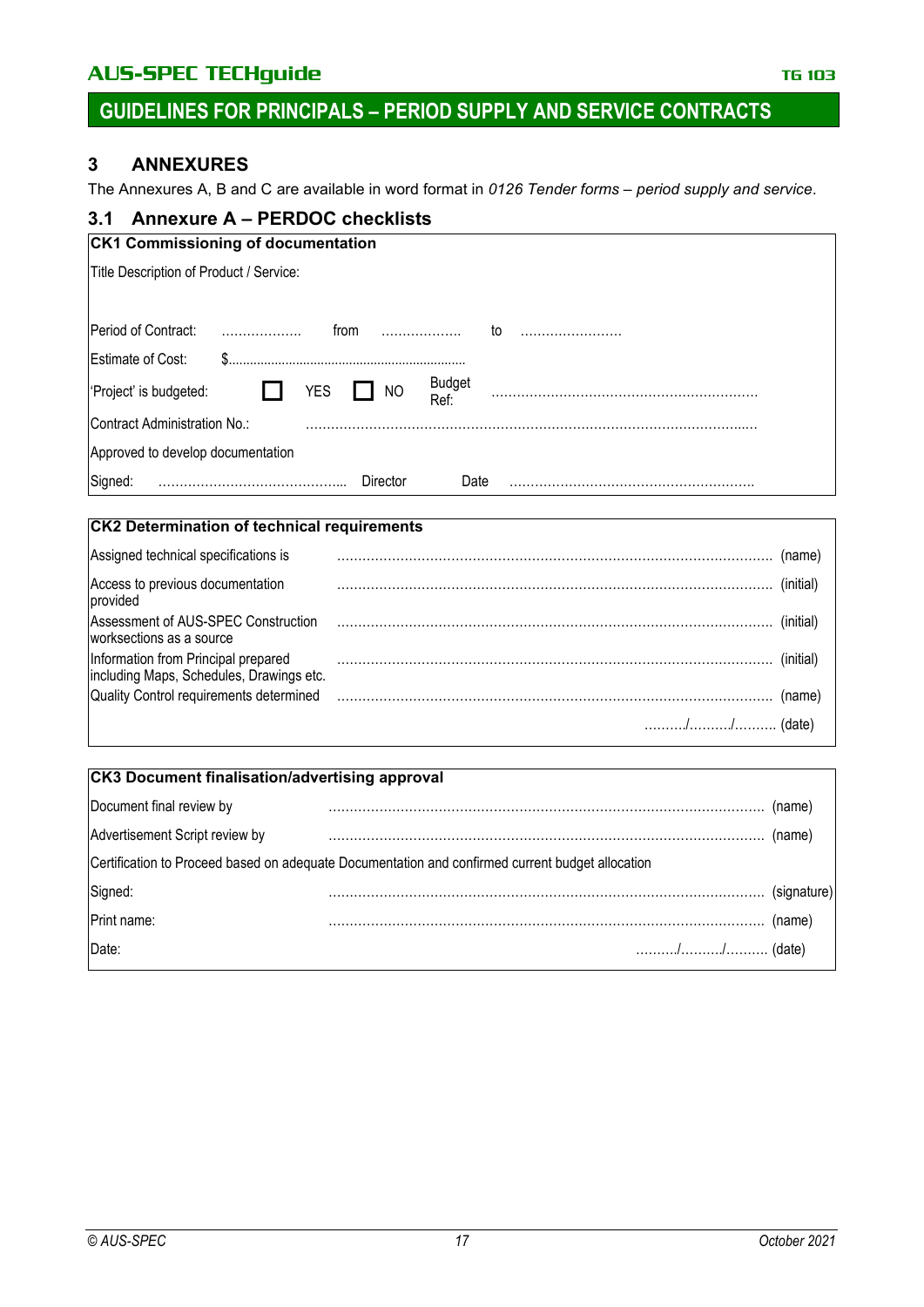### **3.2 Annexure B – Tender advertisement template**

COUNCIL LOGO (Optional)

| <b>COUNCIL NAME</b>         |      |        |
|-----------------------------|------|--------|
| TENDER / CONTRACT NO:       |      |        |
| (Contract Type):            |      |        |
| for the period              | to   |        |
| Tenders are invited for the |      |        |
| of the following            | on a | basis: |
|                             |      |        |
|                             |      |        |
|                             |      |        |

| Additional contract information | e.g. Approximate Quantities |  |
|---------------------------------|-----------------------------|--|
| (Optional)                      | Delivery locations / times  |  |

The tender documents may be obtained from .....................................................................................................

at a non-refundable fee of \$..................................... per set of documents.

Tenderers are required to comply with the NSW Government Code of Practice and Code of Tendering for the Construction Industry in the preparation of their tenders.

TENDERS MUST BE SUBMITTED, ON COUNCIL'S TENDER FORMS CONTAINED IN THE DOCUMENTS, IN A SEALED ENVELOPE AND CLEARLY MARKED ON THE FRONT IN CAPITAL LETTERS:

TENDER: ............................................................................................................................................................. .............................................................................................................................................................................. and must be placed in the Tender Box provided at .............................................................................................

| no later |  |  |  |
|----------|--|--|--|

| Additional tender information<br>(Optional)          |  | e.g.: Opening<br>Assessment<br>lowest tender | lobbying<br>Councillors |  |  |  |
|------------------------------------------------------|--|----------------------------------------------|-------------------------|--|--|--|
| Tenders are based on the AUS-SPEC documentation set. |  |                                              |                         |  |  |  |
|                                                      |  |                                              |                         |  |  |  |
|                                                      |  |                                              |                         |  |  |  |
| (Council Address here)                               |  |                                              | <b>GENERAL MANAGER</b>  |  |  |  |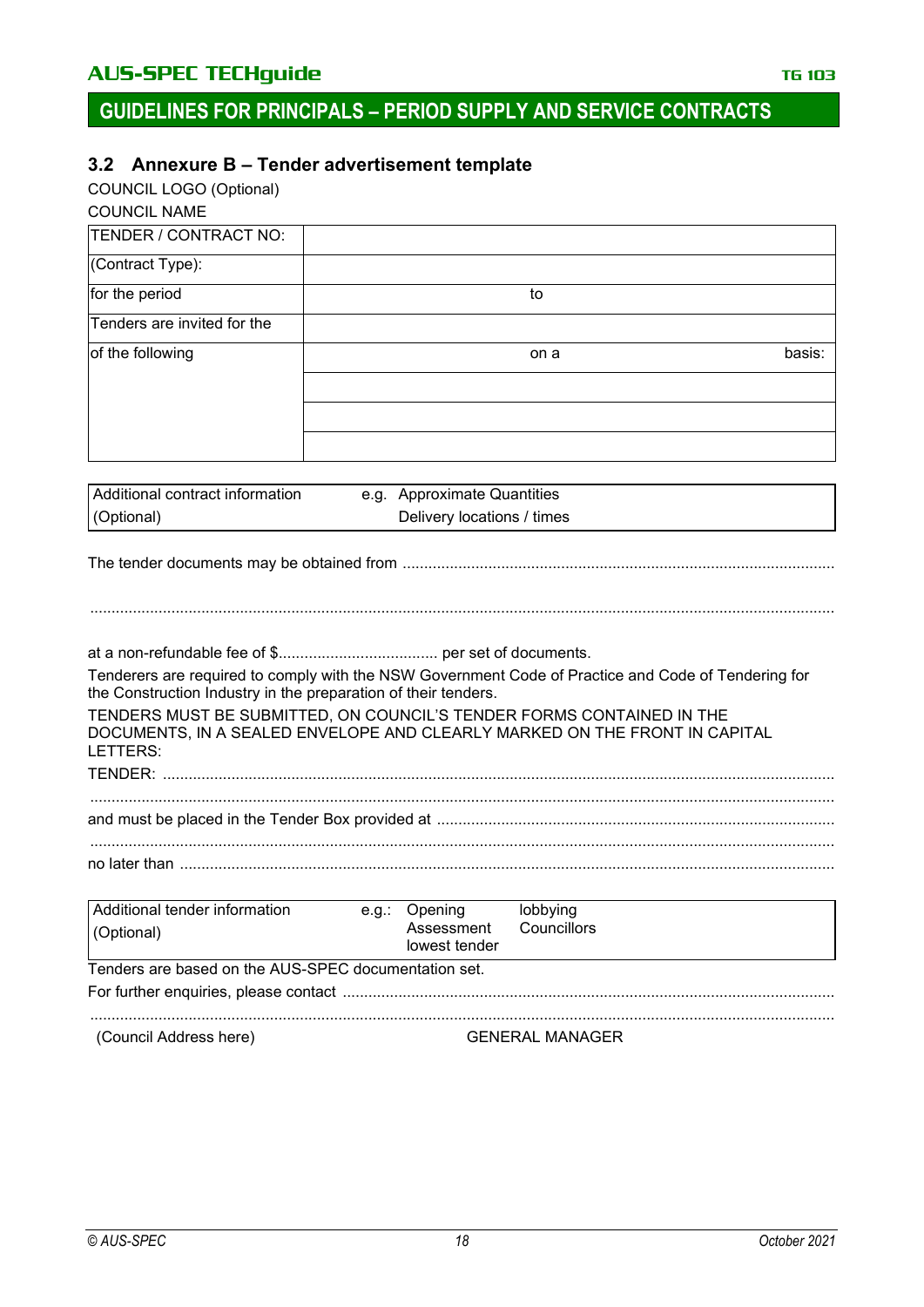### **3.3 Annexure C – Tender advertisement example**

COUNCIL LOGO (Optional)

GOVERNVILLE (COUNCIL NAME)

| TENDER/CONTRACT NO:         | 2006-123                                |  |  |
|-----------------------------|-----------------------------------------|--|--|
| (Contract Type):            | SUPPLY AND DELIVERY OF MATERIALS        |  |  |
| for the period              | 1 JULY 2006 to 30 JUNE 2007             |  |  |
| Tenders are invited for the | Supply and delivery within the Shire    |  |  |
| of the following            | materials on a schedule of rates basis: |  |  |
|                             | Base and Subbase Material               |  |  |
|                             | Sand                                    |  |  |
|                             | Topsoil                                 |  |  |

| Additional contract information | e.g. Approximate Quantities |
|---------------------------------|-----------------------------|
| (Optional)                      | Delivery locations/times    |

The tender documents may be obtained from Council's Customer Service Centre, Ground Floor, Administration Centre, Local Street, Governville at a non-refundable fee of \$25.00 per set of documents.

Tenderers are required to comply with the NSW Government Code of Practice and Code of Tendering for the Construction Industry in the preparation of their tenders.

TENDERS MUST BE SUBMITTED, ON COUNCIL'S TENDER FORMS CONTAINED IN THE DOCUMENTS, IN A SEALED ENVELOPE AND CLEARLY MARKED ON THE FRONT IN CAPITAL LETTERS:

TENDER: No. 2006-123

Supply and delivery of materials

and must be placed in the Tender Box provided at Council's Customer Service Centre, Ground Floor, Administration centre, Local Street, Governville no later than 2.00 pm on WEDNESDAY 28 MAY 2006.

| <b>Additional tender information</b><br>(Optional) | e.g.: Opening<br>Assessment<br>lowest tender | lobbying<br>Councillors |
|----------------------------------------------------|----------------------------------------------|-------------------------|
|                                                    |                                              |                         |

Tenders are based on the AUS-SPEC documentation set.

For further enquiries, please contact Ivan Lumberman, Technical Services Section on xx xxxx xxxx. PO Box 111, Governville NSW XXXX GENERAL MANAGER